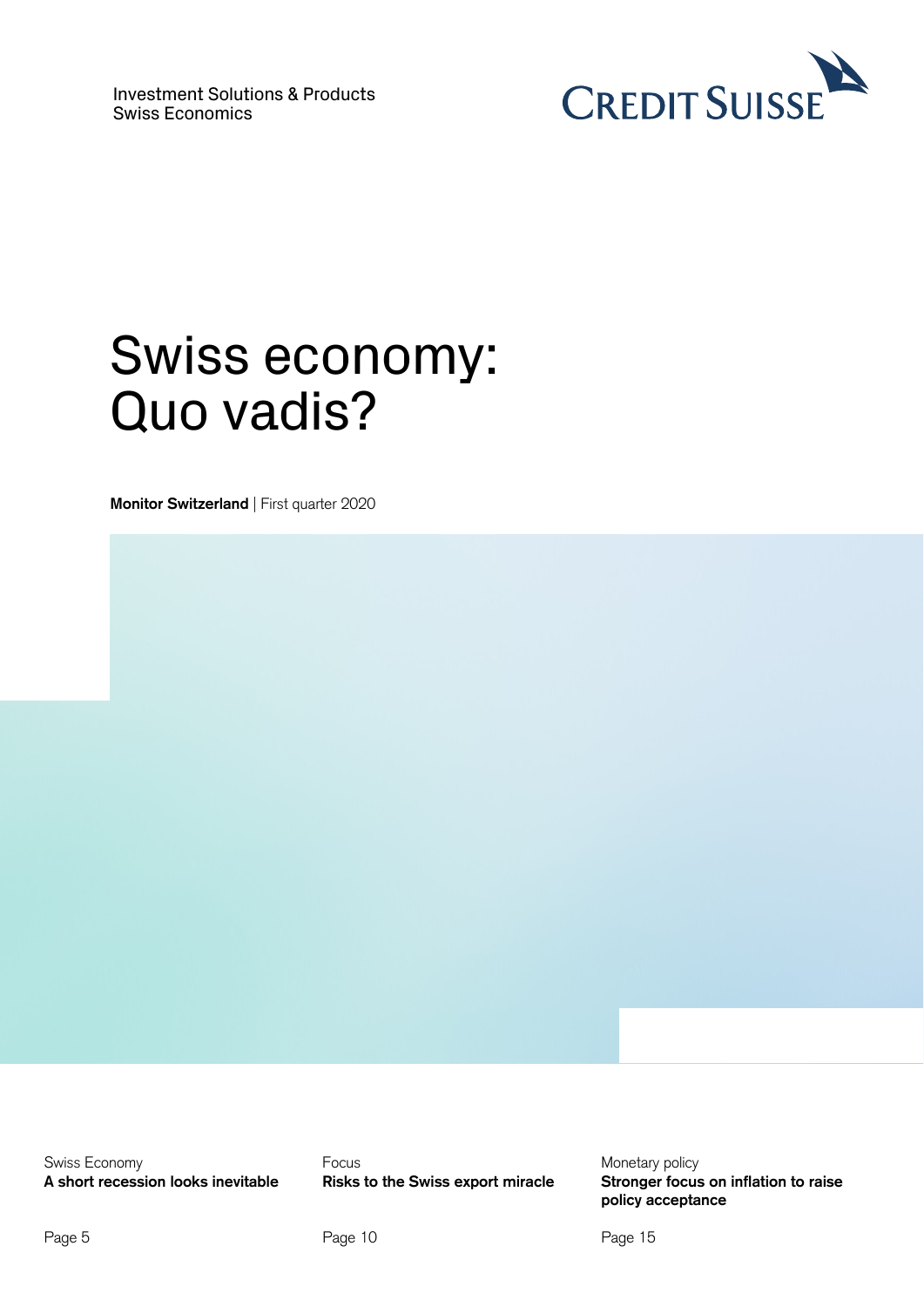## Impressum

### **Publisher, Credit Suisse AG, Investment Solutions & Products**

Nannette Hechler-Fayd'herbe Head of Global Economics & Research +41 44 333 17 06 nannette.hechler-fayd'herbe@credit-suisse.com

Oliver Adler Chief Economist Switzerland +41 44 333 09 61 oliver.adler@credit-suisse.com

# ⊯<br>€

जून

 $x^2$ 

宀

**Authors** 

Oliver Adler

Maxime Botteron

Sara Carnazzi Weber

Emilie Gachet

Tiziana Hunziker

Alexander Lohse

Claude Maurer

Thomas Rieder

Fabian Waltert

### **Orders**

Direct from your client advisor

## **Contribution**

Ewelina Krankowska-Kedziora

## **Editorial deadline**

18 March 2020

# © **Copyright**

The publication may be quoted providing the source is indicated. Copyright © 2020 Credit Suisse Group AG and/or affiliated companies. All rights reserved.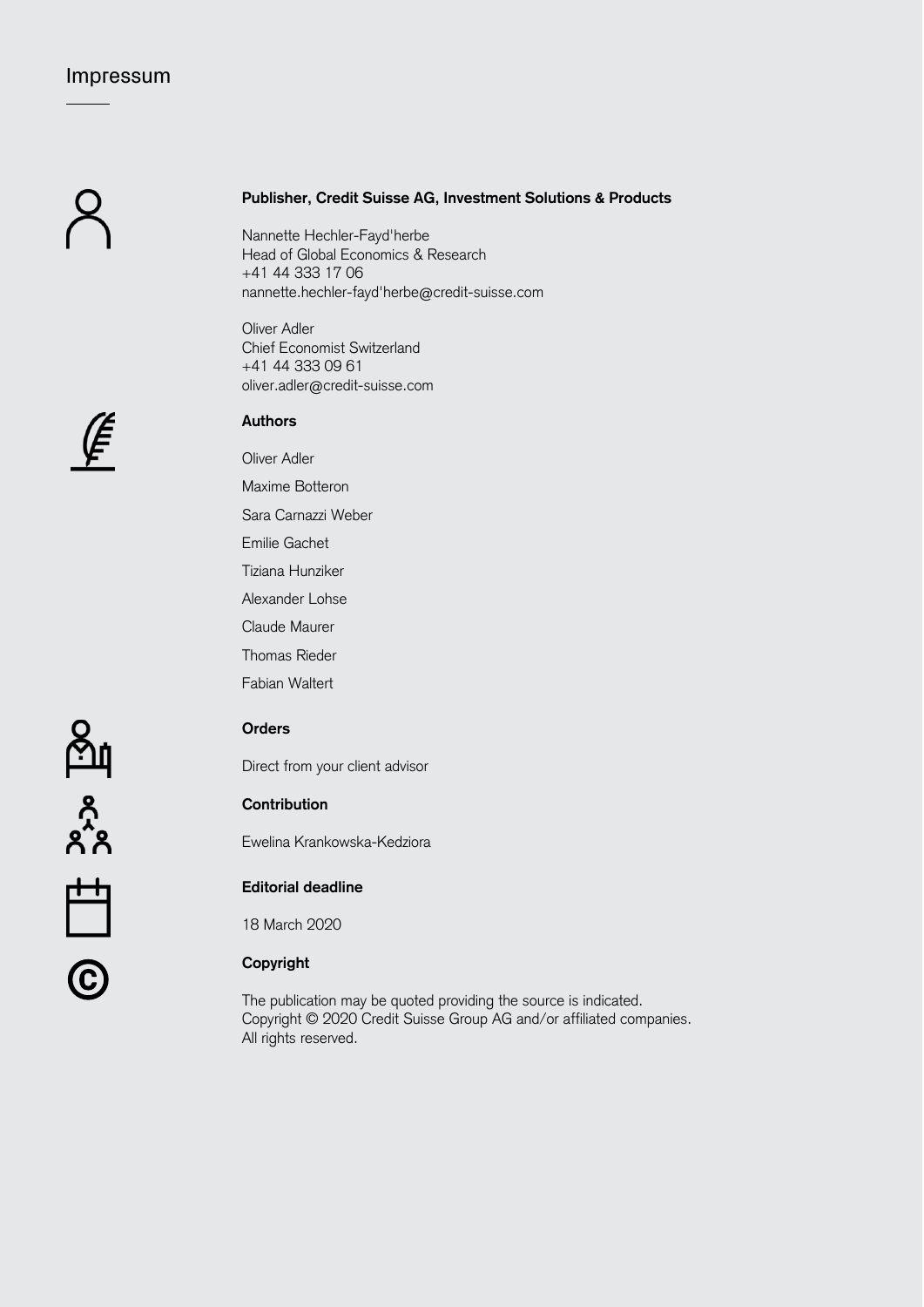#### Dear Reader

measures taken by the authorities and the wider population. The dominant theme of recent weeks has been the outbreak of coronavirus. The disease has now reached more than a hundred countries, including Switzerland. How severe the consequences of this epidemic will prove cannot yet be accurately assessed. The consequences for human health will be primarily driven by the rate at which the virus spreads, the quality of a country's healthcare system, and the susceptibility of its population – whereby older people are much more at risk than younger. The rate of spread will in turn depend heavily on the effectiveness of the precautionary

means that such measures are unnecessary. Paradoxically, the negative economic repercussions of coronavirus may be strengthened – at least in the short term – by those measures. For example, quarantines and travel bans take a significant toll on the revenues of the aviation, tourism, and entertainment sectors. Whether or not working from home (at the "home office"), which we too are currently imposing on our employees for their own protection, will also result in lower revenues remains to be seen. Of course, this in no way

How significantly the Swiss economy as a whole will be affected by the crisis obviously depends greatly on developments in the countries that are Switzerland's key trade partners. In our revised economic forecast, we attempt to quantify this impact (cf. p. 5). The focus article of this issue of "Monitor" likewise engages with the issue of foreign trade (cf. p. 10). We explore in some detail the reasons why Switzerland has recorded a rising export surplus for many years despite the significant appreciation of the Swiss franc, particularly since 2008. Our primary aim is to identify any risks to the Swiss "export miracle". These include extremely high expenditure on pharmaceuticals in the US in an international comparison, and the comparatively strong dollar of recent years – both factors that could come under pressure.

For Swiss economic policy, all this doubtless implies that greater attention should be paid to broad diversification of exports. The most practical – and indeed the only efficient – means by which this can be achieved is to prevent an excessively rapid appreciation of the franc. This in turn means that there is no alternative to the Swiss National Bank's policy of negative interest rates for the foreseeable future. Obviously, a less rapidly appreciating franc would also "protect" our economy to a certain extent against imports. But those who would argue that the current crisis shows that we should be less reliant on imports – e.g. from China – are drawing the wrong conclusions. Systematically replacing cheap imports with (more expensive) domestic products would fundamentally jeopardize Switzerland's prosperity. International trade remains the fundamental pillar of our economic success. Moreover, a policy of "isolationism" would quite clearly offer no protection at all against viruses.

 André Helfenstein Oliver Adler CEO Credit Suisse (Switzerland) Ltd Chief Economist Switzerland

Oliver Adler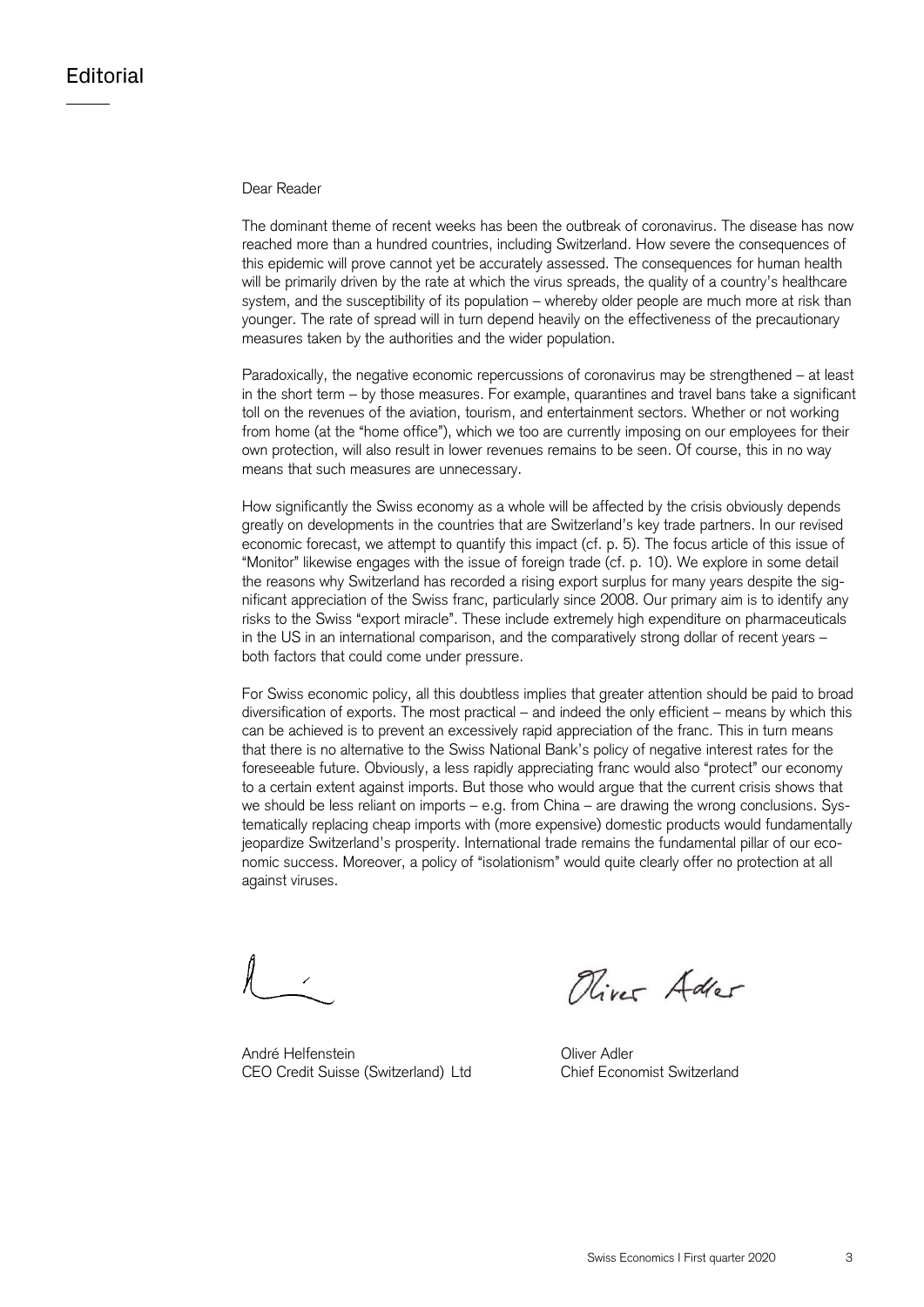## Swiss Economy and Global Environment 5

## A short recession looks inevitable

As a consequence of the coronavirus crisis, a substantial economic downswing is unavoidable. We have once again lowered our forecast for Swiss economic growth in 2020 and now expect gross domestic product to contract by 0.5%. The forecast is subject to a high level of uncertainty as the transmission chains are multi-layered and complex. This is true not only of the virus itself, but also of its impact on the economy.

## Economy Monitor 9

## **Focus** 10 **Long-run risks to the Swiss export miracle**  Despite the strength of the franc, Switzerland has regularly recorded balance of trade surpluses over the last 20 years. Exports have benefited heavily during this period not just from growth in the US and China, but also from the boom in the pharma sector. Dependency on the latter has its risks, however. Monetary policy and the settlement of the settlement of the settlement of the settlement of the settlement of the settlement of the settlement of the settlement of the settlement of the settlement of the settlement of the **Stronger focus on inflation to raise policy acceptance**  The European Central Bank (ECB) and the US Federal Reserve (Fed) are reviewing their monetary policy strategy this year. We argue that the Swiss National Bank (SNB) should take this opportunity to refocus its communication strategy on its inflation objective rather than on the valuation of the CHF. Monetary policy I Monitor 17 and 17 Real Estate I Monitor 18 **Credit Suisse Leading Indicators 19 and 19 and 19 and 19 and 19 and 19 and 19 and 19 and 19 and 19 and 19 and 19 and 19 and 19 and 19 and 19 and 19 and 19 and 19 and 19 and 19 and 19 and 19 and 19 and 19 and 19 and 19 and**

Forecasts and Indicators 21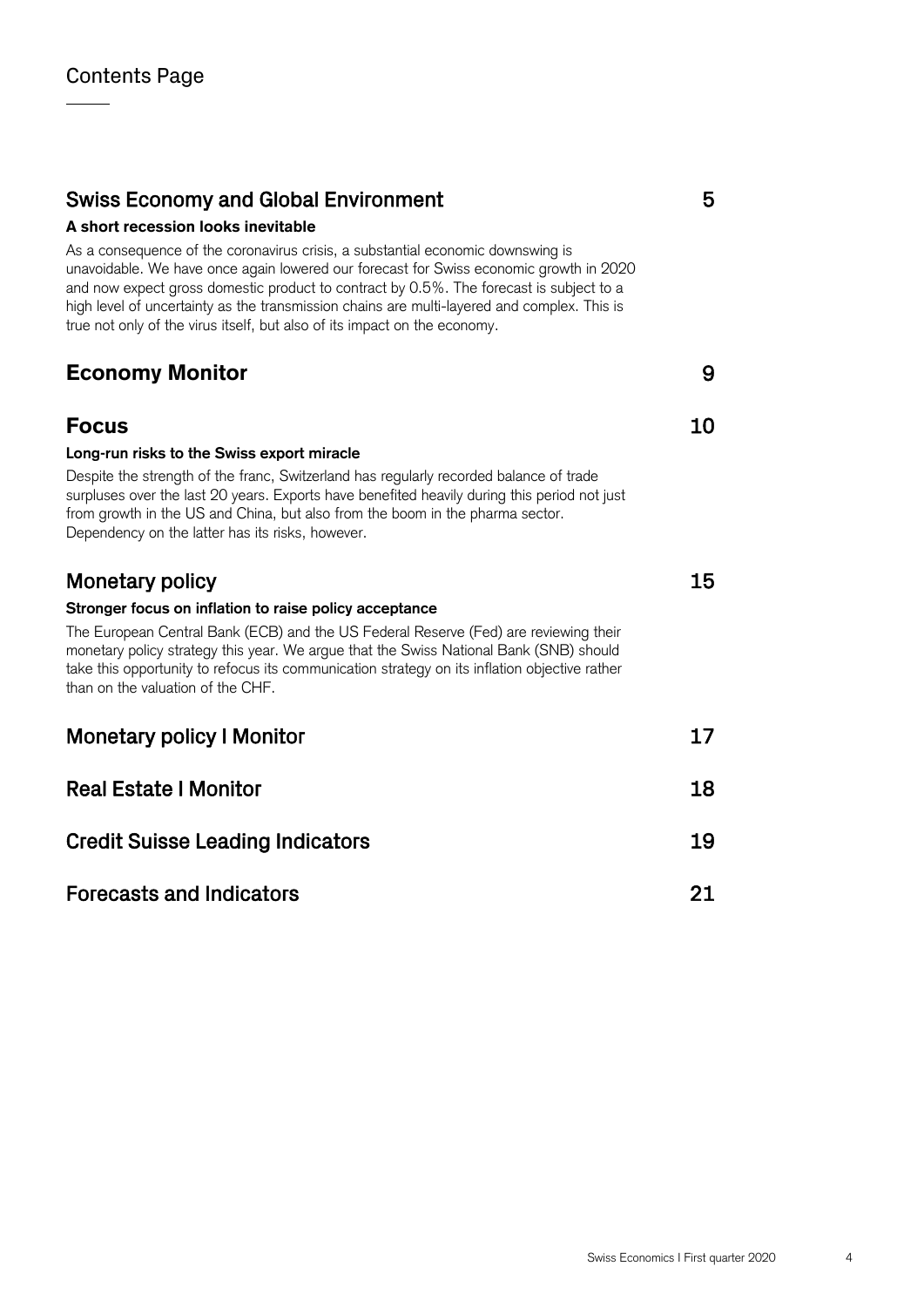# A short recession looks inevitable

**As a consequence of the coronavirus crisis, a substantial economic downswing is unavoidable. We have once again lowered our forecast for Swiss economic growth in 2020 and now expect gross domestic product to contract by 0.5%. The forecast is subject to a high level of uncertainty as the transmission chains are multi-layered and complex. This is true not only of the virus itself, but also of its impact on the economy.** 

**Forecast subject to a** One thing is certain: Swiss economic growth in 2020 is likely to be considerably weaker than **high level of recently anticipated. Yet again, we have revised down our forecast. We actually now expect GDP uncertainty** to fall by 0.5% on average over 2020 as a whole (while before we expected 1% growth). That said, this forecast is subject to great uncertainty. One reason for this is that the economy is hit by a supply shock, with measures implemented to combat the spread of the virus inhibiting the mobility of goods and people and causing sales outlets to close, among other effects. At the same time, demand of both foreign and domestic consumers and businesses is falling on the uncertainty sparked by the pandemic and the  $-$  at least temporary  $-$  decline in incomes and profits. The countermeasures implemented by the monetary and fiscal authorities are unlikely to fully offset the drop in demand, at least not this year. Our forecast is based on the assumption that the extraordinary situation we face at present will only last until mid-May before gradually easing again. In this scenario, growth should pick up sharply again towards end-2020, primarily thanks to the global stimulus measures. Looking ahead to next year, growth could even overshoot. But if the pandemic were to persist for longer, an extended period of economic weakness would be expected.

**Recession in Europe** The global economy will lose a significant amount of momentum over the coming months. The **weighing on the** Chinese economy already looks to have bottomed out following an exceptionally hefty slump in **export sector growth, and a tentative recovery has now begun.** A gradual pick-up is also expected in other Asian countries, though this will be subject to a time lag. The eurozone and the US are still in the first phase of the downturn. These developments – above all the anticipated recession in the eurozone – are hitting Swiss exporters directly. That said, the impact of the growth slowdown varies considerably across the individual trading partners and the various sectors in Switzerland are affected to differing degrees. As far as Germany, Switzerland's most important trading partner with an export share of 18%, is concerned, a 1 percentage point drop in economic growth is set to be accompanied by lower – by 3 percentage points – demand for goods from Switzerland. Italy, the European country hit hardest by the virus to date, is currently the destination for around 6% of all goods exports from Switzerland. According to our analyses, Italian demand for Swiss goods also experiences a disproportionately large fall.

#### Share of pharma exports has grown significantly **Countries buying Swiss exports Countries buying Swiss exports**





Source: Swiss Federal Customs Administration, Credit Suisse Suisse Source: Swiss Federal Customs Administration, Credit Suisse \*excluding precious metals, precious stones and stones used in jewellery, artworks and antiques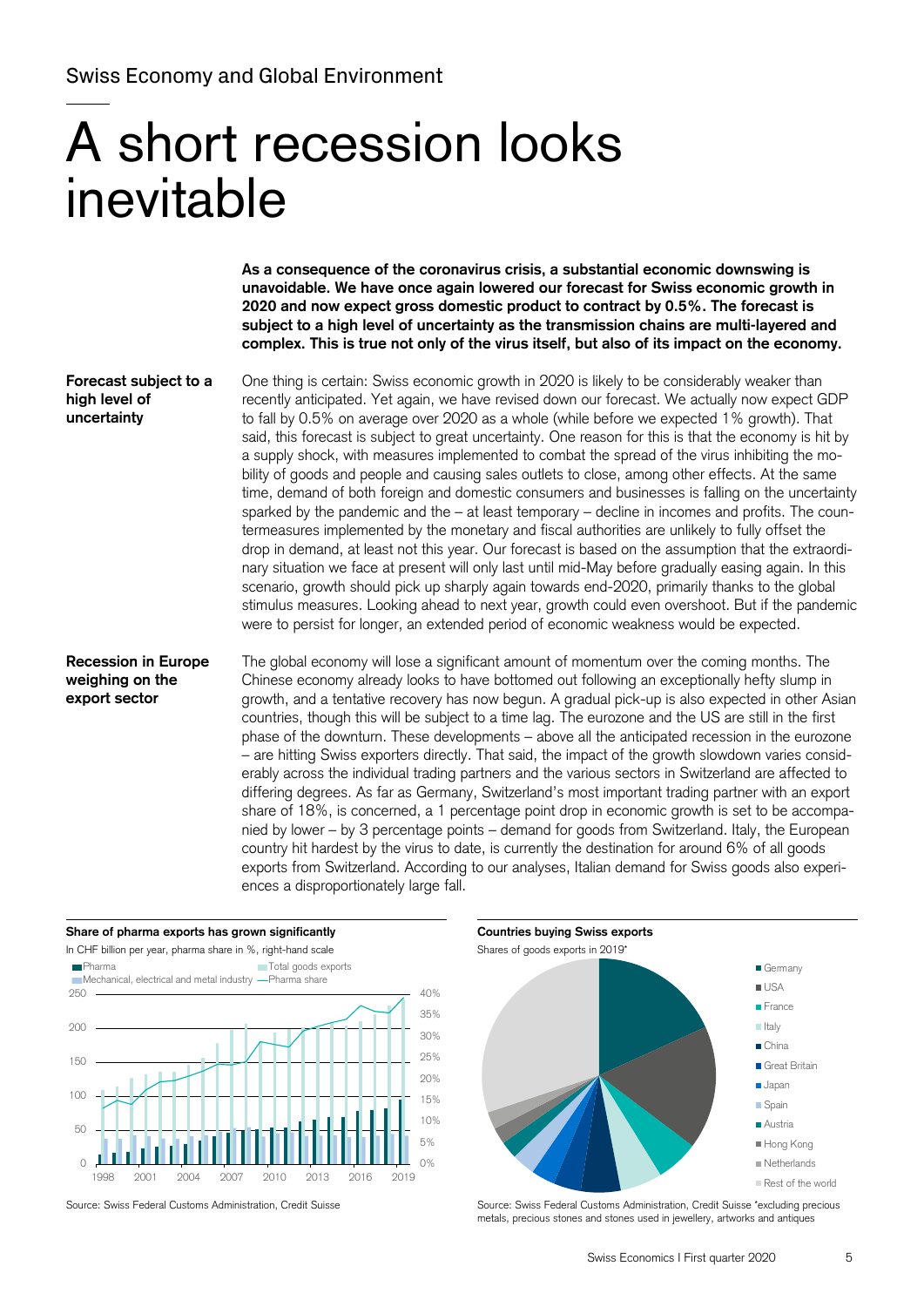Only around 6% of all Swiss goods exports are bound for China. However, given that the drop-off in Chinese economic growth has an impact on numerous other countries across the world, Swiss exports will also be impacted to a significant extent. The degree to which exports as a whole suffer will obviously depend on the growth trend in the US, which has now become Switzerland's second-most important trading partner (see chart). All in all, in our latest forecasts we are expecting Swiss goods exports to decline this year and therefore to come in considerably weaker than after the Swiss franc shock in 2015. However, the slump in exports should prove to be less pronounced than during the global recession of 2009.

**Volume of external trade set to fall despite robust pharma exports**  This is partly due to the fact that the share of pharma exports is considerably higher these days, with a large proportion of these goods going to the US. Demand for pharmaceuticals is generally fairly unresponsive to short-term fluctuations in foreign growth. The longer-term wealth trend in the purchasing countries is the dominant driver of pharma exports (see chart). Even though total Swiss exports look set to decline substantially, the impact on GDP will not be quite so pronounced as weaker export growth generally goes hand in hand with lower imports. This is because less input in terms of foreign materials and supplies is required. According to estimates by the Organisation for Economic Co-operation and Development (OECD), the foreign value-added share makes up around one-third of exports by Swiss industry on average. Nevertheless, the slowdown in the global economy that is currently foreseeable is set to cut Swiss GDP growth by around 0.7 percentage points.

 year. As a result, it is possible to see an end to these extraordinary circumstances – or at least this **Businesses in survival mode**  In light of weaker demand across the world, the high level of uncertainty and the specific difficulties as a result of the coronavirus outbreak, businesses will be cutting back their investment activity, at least for a while. Capital expenditure on plant and equipment is therefore likely to fall. Over the year as a whole, however, we do not anticipate a genuine slump in investment activity in Switzerland, at least provided that international goods traffic continues to – more or less – function and the workforce in Switzerland, along with cross-border commuters, is able to remain mobile. There are two reasons that suggest we will not see the sort of collapse we experienced during the global recession of 2009. Firstly, companies are highly likely to assume that the situation will ease this is what China's experience of the virus outbreak suggests. According to our analyses of corporate investment behaviour during periods characterised by uncertainty (see Monitor Switzerland, second quarter of 2017), capital expenditure is not cancelled until it becomes clear the demand situation is changing on a sustained basis. In the global recession of 2009, for example, there was a widespread fear that the economy would only get back on its feet when the real estate crisis in the US had been overcome, a process that generally takes years. Secondly, there is now a political consensus that disruptions to supply chains need to be prevented as far as possible. This is because interruptions to supply not only inhibit production, they can also have implications for companies' liquidity. If they continue for an extended period, companies lack the cash flow required to fund investments. Lower corporate tax rates thanks to the corporate tax reform, favourable financing conditions and government measures should cushion the decline in investment in this context.

> Construction investment is also likely to fall by 0.5%, although interest rates remain extremely low and we expect most building sites to remain open. However, uncertainty will have a dampening effect on this sector. Even without the pandemic, we expected rising vacancy rates in the residential rental segment to prompt a decline in new projects.

#### **Private consumption slides for the first time since 1993**

The coronavirus crisis is bound to have a huge impact on private consumption in the months ahead. According to our estimates, around a third of average consumer spending by Swiss households relates to goods and services that are in lower demand, can only be bought online or cannot be purchased at all at present. For example, visits to restaurants, which account for 9% of total consumer spending according to the Household Budget Survey of the Swiss Federal Statistical Office, and ticket sales for sporting, theatre and concert events (4% of total consumer spending) will be suspended for at least a month. Many households will be inclined or forced to reduce their spending on hotels (2%), cars (2%) or package holidays (3%). Based on a very rough estimate that this expenditure will fall by half over a period of two months, private consumer spending looks set to drop by some 8%, even given the fact that at the same time, households will be stockpiling goods such as food & beverages (share of food in overall consumer spending: 11%) and there will be increased demand for certain health care services.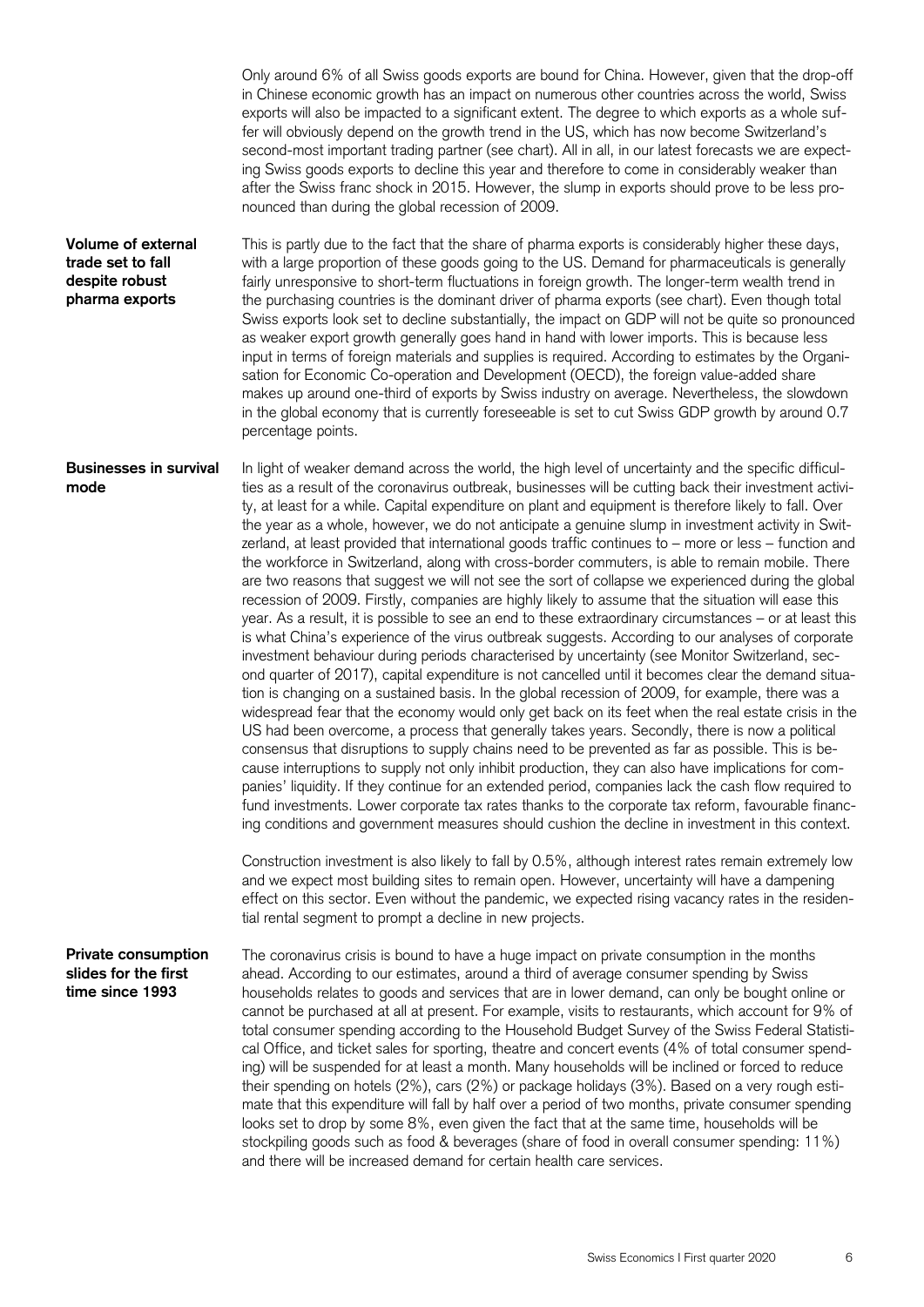It can be assumed that materially higher volumes of goods are now being ordered online. According to our estimates, online sales as a proportion of total retail sales will rise sharply from current levels of around a fifth for non-food products and some 3% in the food segment. As the proportion of foreign online retail providers is comparatively high at some 20%, they will automatically account for a growing share of total sales volumes. Conversely, however, it is worth bearing in mind that the restrictions on travel will lead to a marked slump in shopping tourism for a prolonged period, which should actually push up Switzerland's share of total retail to a modest degree, although overall sales will drop substantially.

If our expectation that the coronavirus situation will ease in the course of the year proves correct, we can assume that some of the purchases omitted in the months ahead will merely be postponed and made at a later date. Moreover, as some consumer goods are imported, the impact of the consumer spending recession in Switzerland will be felt abroad. In the particularly cyclical segment of consumer durables, for example, the share represented by imports is estimated at two-thirds.

**What trends to expect in consumer spending after the slump** 

To forecast the growth trend in consumer spending after its imminent collapse due to the coronavirus lockdown, it is useful to break down the analysis into two driving factors: the number of consumers (i.e. approximately the number of inhabitants in Switzerland) and per capita consumption. As borders are being closed and new appointments are down, net immigration – and therefore population growth – is likely to slow appreciably. We expect net immigration to amount to 35,000– 40,000 for full-year 2020 (down from 53,000 last year). Meanwhile, per capita consumption depends on income (after purchasing power adjustments) and the consumption ratio (proportion of income used for consumer spending). According to our forecasts, nominal wages this year should be 0.5% higher than last year, while thanks to negative inflation of –0.3% real wage growth should reach 0.7% after a decline of 0.4% in 2018 and a marginal increase of 0.1% last year. The loss of income – which will be substantial in some cases – for many self-employed people and temporary wage cuts due to short-time working are not factored into this calculation. Both of these aspects will obviously erode wage growth potential.

In turn, the consumption ratio will probably only decline temporarily and "automatically" due to restricted buying opportunities during the lockdown, but will return to normal levels at a later date. Our analyses show that job security is a crucial determinant of consumer sentiment. At the moment, we do not expect a sharp rise in the unemployment rate (an increase from the current level of 2.3% to 2.9% by the year-end is likely), as short-time working is an effective instrument that can be deployed on the labour market to cushion temporary shocks such as supply disruptions or operating bans.

Overall, while private consumption is likely to recover after the slump in the months ahead, it should recede in annual average terms. This will be the first decline since 1993 and will at least temporarily remove a key pillar of Swiss growth that provided support during the global recession and the euro crisis.

#### **Government measures will soften the impact of the lockdown**

A deeper recession can therefore only be averted if the coronavirus outbreak is swiftly brought under control and the negative repercussions of a government-imposed lockdown are mitigated. We have already mentioned the importance of short-time working to bolster the economy. Additional measures are being discussed or planned and every instrument should be reviewed in terms of how quickly it can be deployed on a temporary and targeted basis. There is certainly leeway for such moves, even while maintaining a brake on debt. Overall, government spending should rise substantially this year according to our forecasts and provide a welcome contribution to stabilising the economy. If our forecasts prove correct, the slump as a result of coronavirus should be less pronounced and reversed far more quickly than the downturn of 2009 (see chart).

**claude.maurer@credit-suisse.com**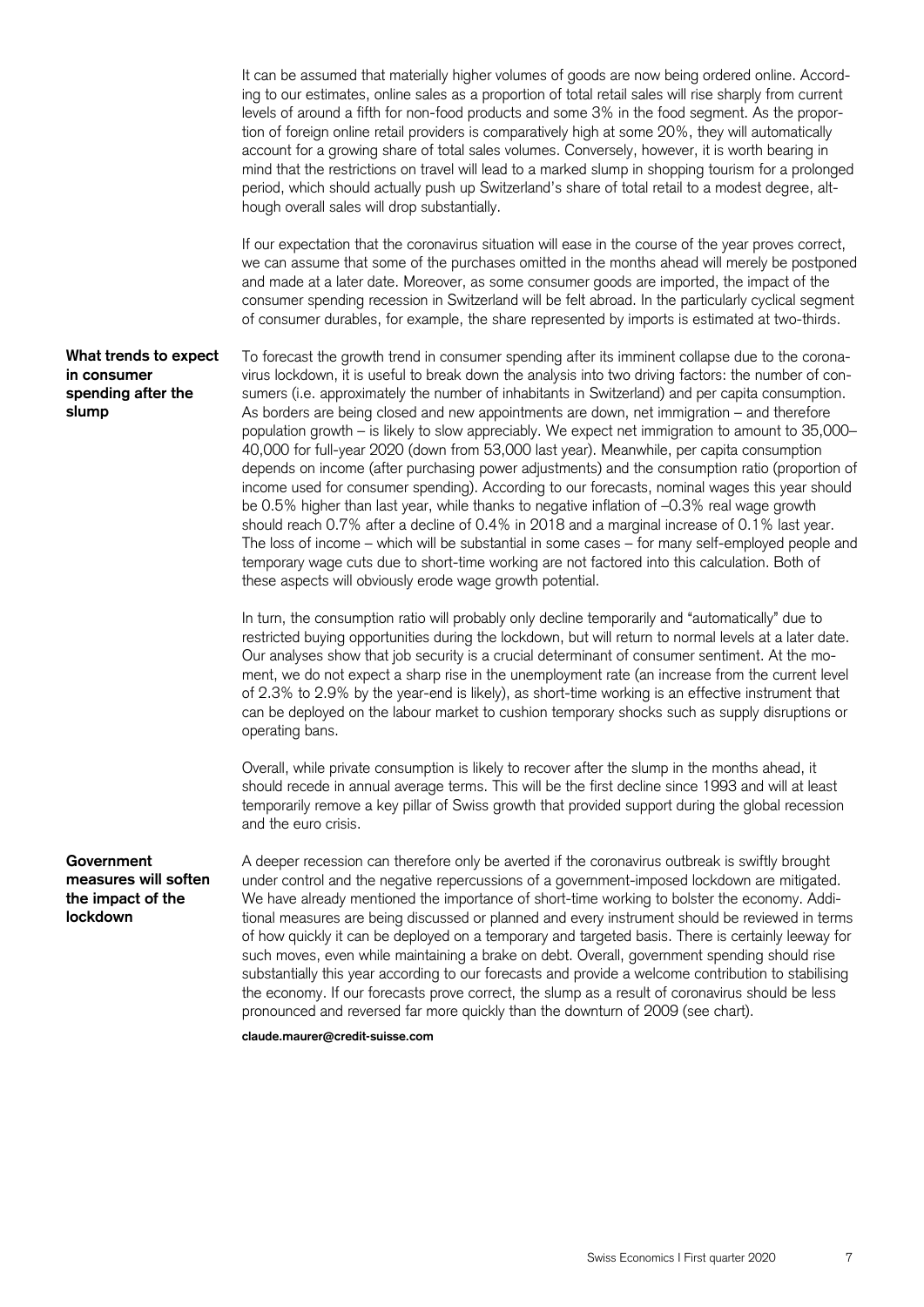**Historical comparison of coronavirus slump** 

GDP, real, index: 1981 Q1 = 100

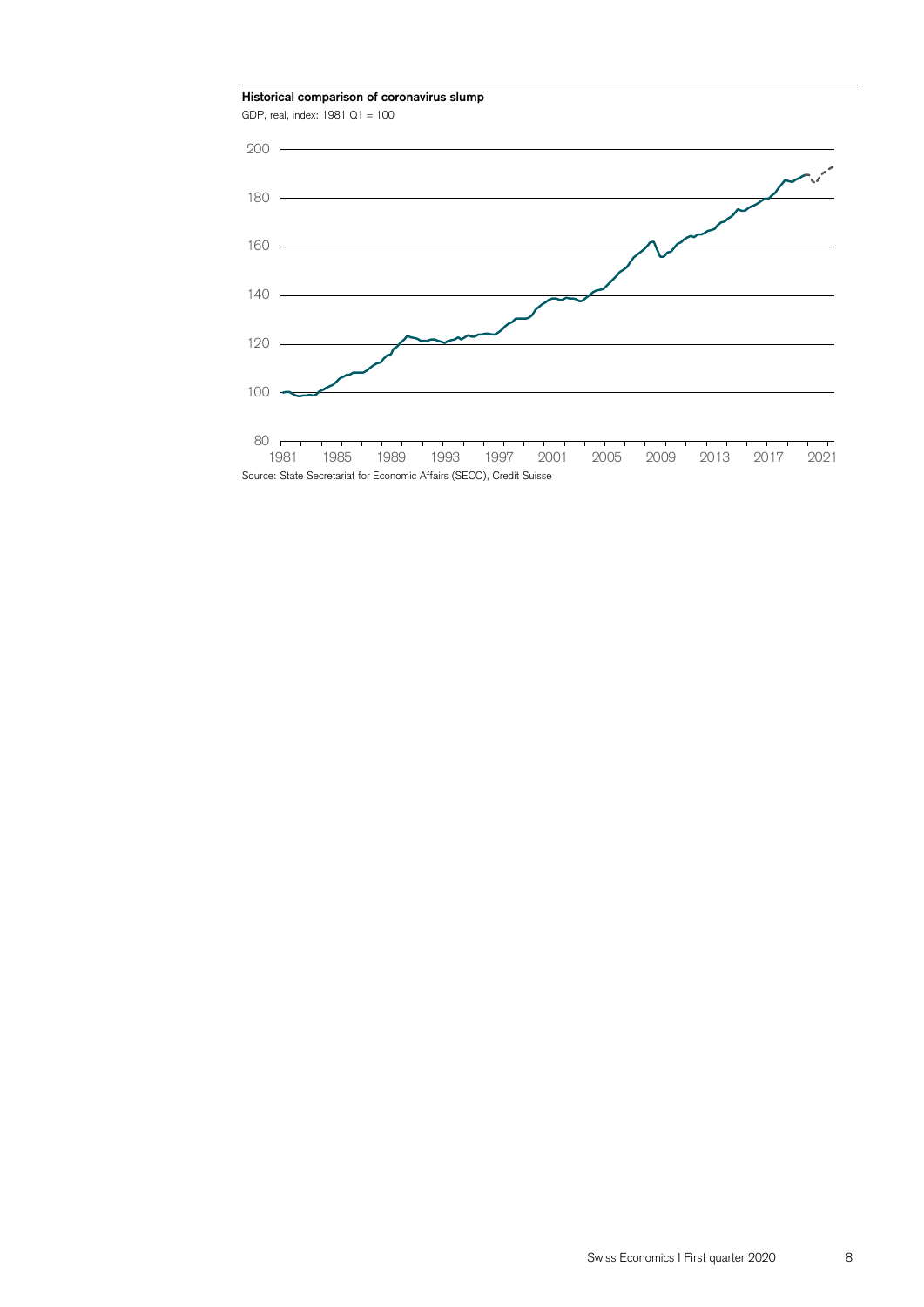#### **Inflation**

Due to the recent price slump in the oil market and the appreciation of the franc, the prices of imported goods can be expected to decline sharply, whereas domestic prices are unlikely to increase meaningfully. The trend of declining prices is continuing in the healthcare sector, while the latest reduction in the reference interest rate, which is relevant to the setting of residential rents, could lead to lower rents. We are therefore revising our inflation forecast for 2020 to an average of –0.3% (previously +0.3%). For 2021 we are sticking to our forecast of +0.5% for the time being.

#### **maxime.botteron@credit-suisse.com**

#### **Labor market**

 help mitigate the negative repercussions for employment of pected to increasingly implement short-time working. Employment in Switzerland rose by a solid 1.2% in 2019, averaging a new record level of 3,976,200 full-time equivalents for the year as a whole. In view of the current economic uncertainties, we can expect to see a slowdown in the labor market in 2020, although the extent of that slowdown will obviously depend on the duration and severity of the coronavirus outbreak. Resorting to short-time working could demand and production outages. In addition to industrial companies, service providers (e.g. from the hotel and catering, entertainment, and retail industries) can also be ex-

#### **emilie.gachet@credit-suisse.com**

#### **Immigration**

With an estimated positive balance of 53,000 people, the stabilization in immigration recorded in the previous year continued in 2019. Indeed, at 69,000, more people moved to Switzerland for work purposes last year than at any point since 2015, although the numbers of family members joining them in Switzerland proved weaker. This can be viewed as a delayed reaction to the lower immigration rates of previous years. In light of the coronavirus outbreak, the resulting slowdown of the economy and the temporary closing of boarders, we are expecting a slowdown in immigration for 2020 to around 35'000 to 40'000 people. Should the crisis persist for longer, immigration numbers are likely to decline further.

#### **sara.carnazzi@credit-suisse.com**

#### **Lower inflation following oil price decline**

Oil prices in CHF per barrel (Brent) and inflation rate in % (right scale)



Source: Datastream, Credit Suisse

**Short-time working set to increase following coronavirus outbreak**  Number of lost hours, in thousands



Source: State Secretariat for Economic Affairs (SECO), Credit Suisse Last data point: December 2019

#### **No new boost to immigration in sight**

Migration of permanent residential population (excluding registry corrections)



Source: State Secretariat for Migration, Swiss Federal Statistical Office, Credit Suisse 2019: estimate/extrapolation; 2020: forecast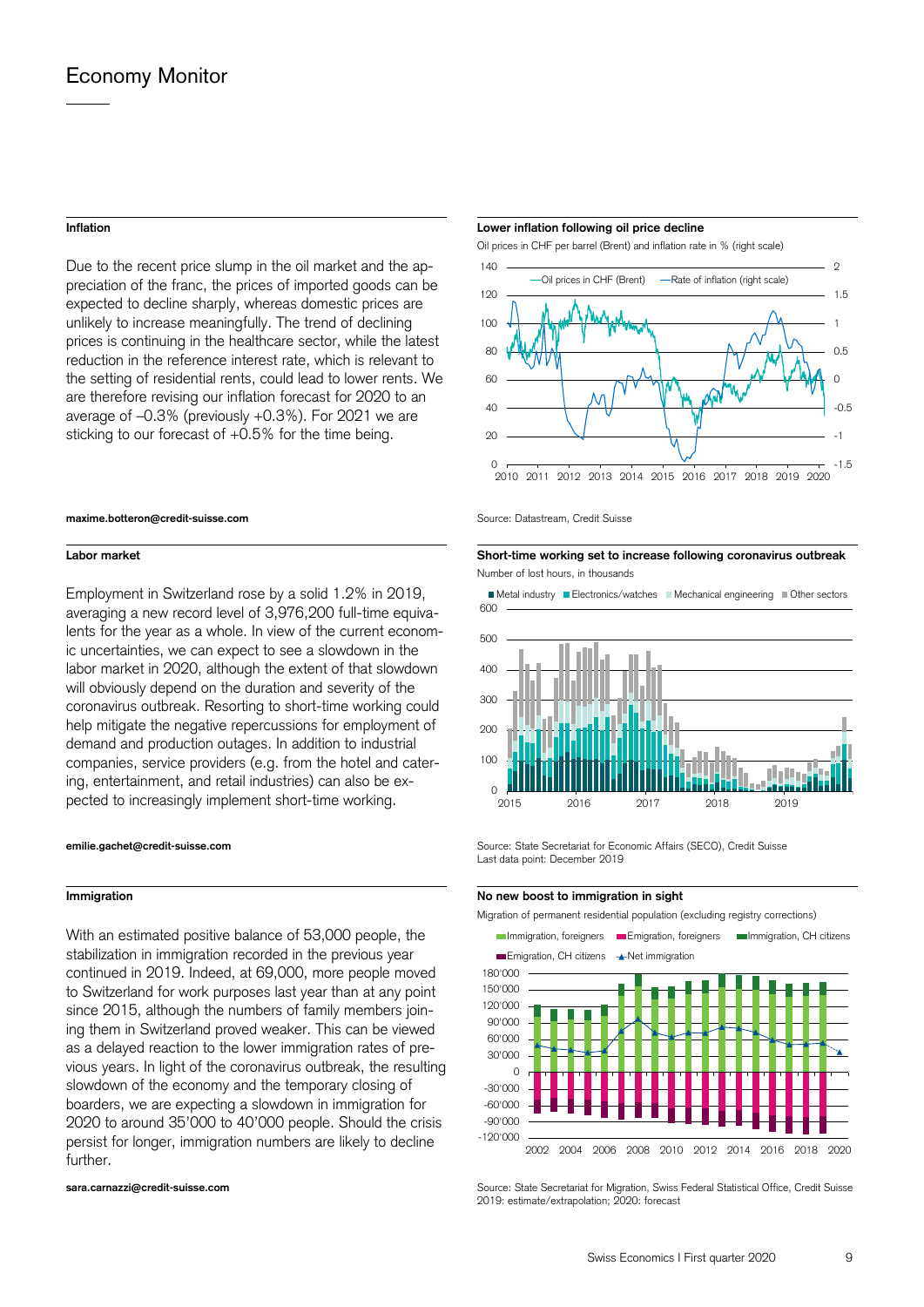# Long-run risks to the Swiss export miracle

**Despite the strength of the franc, Switzerland has regularly recorded balance of trade surpluses over the last 20 years. Exports have benefited heavily during this period not just from growth in the US and China, but also from the boom in the pharma sector. Dependency on the latter has its risks, however.** 

**Surplus in goods trade despite franc strength**  For many years now, Switzerland has exhibited one of the highest balance of payments surpluses of any country relative to its gross domestic product (GDP). The following trends have become apparent since the financial crisis (see Fig. 1): First, the balance of trade in services relative to GDP was in sharp decline until fairly recently, which is primarily attributable to the challenges faced by the international banking business. Second, the commodities trading area ("merchanting") has broadly stagnated since 2008, which is likely to be the result of lower commodity prices. Third – and most surprisingly – the surplus in goods trading has risen almost incessantly, and this despite the strong (and occasionally dramatic) appreciation of the Swiss franc.

**Marshall-Lerner conditions do not appear to apply**  At first glance, the latter phenomenon appears to contradict one of the key premises of international trade theory (the so-called Marshall-Lerner conditions), which is that any appreciation of the domestic currency will weaken the balance of trade, whereas depreciation should strengthen it. However, Switzerland has managed to increase its surplus in the trading of goods sharply over the last two decades or so – above all thanks to an increase in exports. This article explores the question of what lies behind this export miracle, whether it will endure, and where the potential causes of setbacks and disappointments could lie in this area. The conclusions we draw from this in respect of the current turbulence are explained in the "Economy" section (see p. 5).

## **Swiss exports ride the globalization trend**

However, a comparison of the development of Swiss exports with the development of global trade would appear to call into question the idea that the former represents some sort of extraordinary export miracle: As Figure 2 shows, Swiss exports have for the most part risen more or less in line with global exports. Switzerland has consequently benefited from the boom in global trade and therefore from the general globalization trend of recent decades, albeit not to a disproportionately high degree. Indeed, a straightforward regression analysis also confirms that Swiss exports are primarily driven by growth in global trade, as this coefficient is positive and significant for almost all sectors (see Fig. 3).

#### **Fig. 1: Increase in surplus in goods trade since 2001**

 Surplus or deficit in the trading of goods, commodities and services, in % of Swiss GDP, moving annual averages



**Fig. 2: Swiss exports more than hold up against strong franc** 





Source: Datastream, Credit Suisse Source: Bloomberg, Credit Suisse Source: Bloomberg, Credit Suisse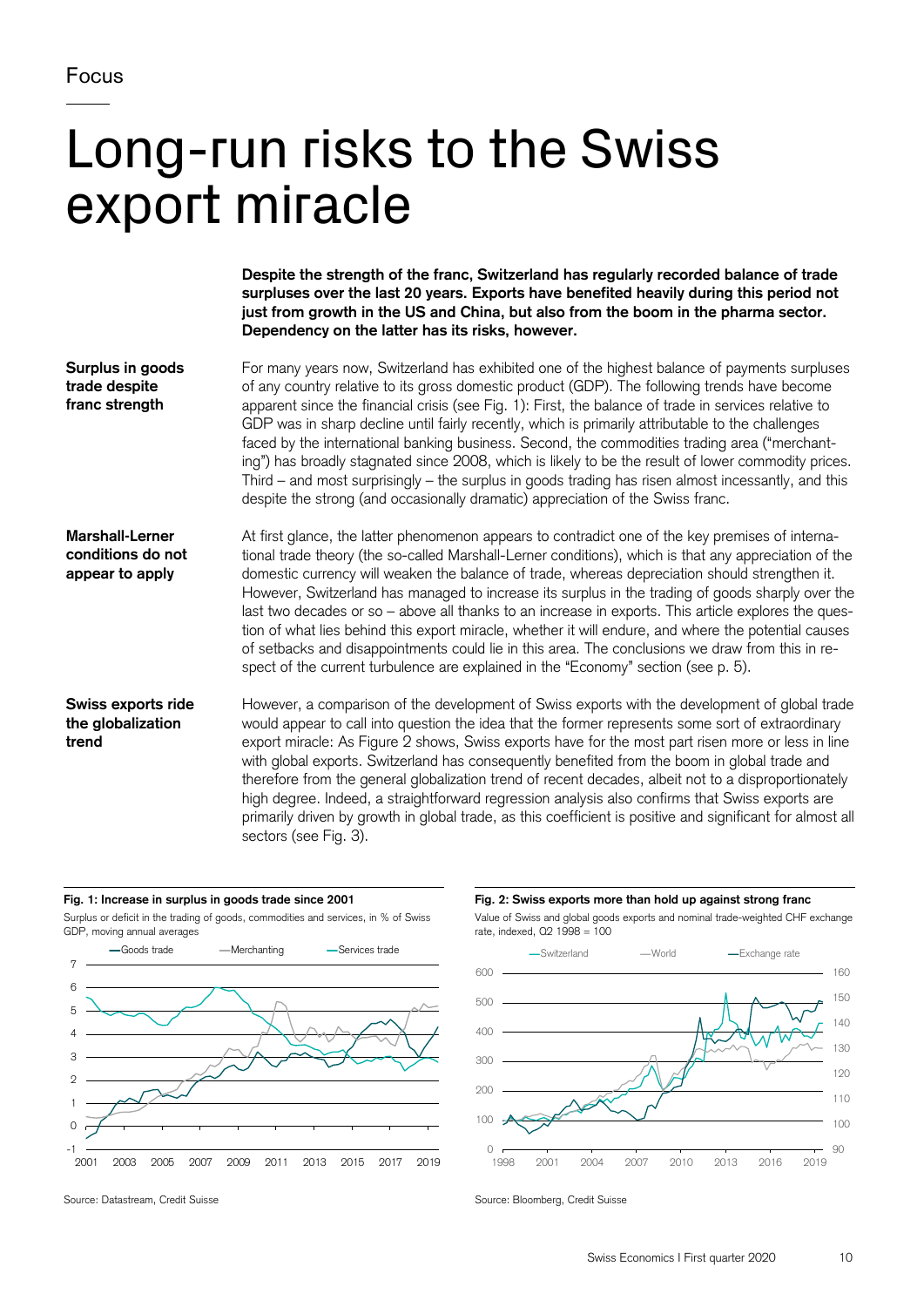| Growth in exports<br>beyond Europe                     | Only in the years 2010 to 2012 a significant deviation from the global trend was evident. Whereas<br>global trade began to stagnate during this period - in all likelihood mainly due to the crisis in the<br>Eurozone – growth in Swiss exports accelerated strikingly, even though at the same time the franc<br>gained significantly in value. As Figure 4 shows, the development of exports to the US, China, and<br>other non-European countries was a key driver of the above-average dynamism of Swiss exports<br>during this period. In addition, a look at the exchange rate coefficients of the individual sectors<br>determined through regression analysis in Figure 3 shows that an appreciation of the franc can<br>actually have positive repercussions for export sales, particularly in the pharma industry - Switzer-<br>land's most powerful export sector - but also in the watchmaking and food industries. These are<br>among the sectors benefitting most strongly from growth in global trade, as illustrated by the re-<br>gression analysis in Figure 3, and clearly appear to have particularly pronounced price-setting<br>power.                                                                                                                                                                                                                       |
|--------------------------------------------------------|-------------------------------------------------------------------------------------------------------------------------------------------------------------------------------------------------------------------------------------------------------------------------------------------------------------------------------------------------------------------------------------------------------------------------------------------------------------------------------------------------------------------------------------------------------------------------------------------------------------------------------------------------------------------------------------------------------------------------------------------------------------------------------------------------------------------------------------------------------------------------------------------------------------------------------------------------------------------------------------------------------------------------------------------------------------------------------------------------------------------------------------------------------------------------------------------------------------------------------------------------------------------------------------------------------------------------------------------------------------------------------------|
| <b>MEM</b> exports<br>susceptible to<br>franc strength | In order to explain the Swiss export miracle, it is therefore worth having a look at the specific de-<br>velopments and vulnerabilities of individual sectors. In order to analyze sensitivity to changes in<br>demand abroad and to exchange-rate fluctuations in detail, we look at so-called GDP and ex-<br>change rate "elasticities" (see box for methodology). According to these analyses, the engineering,<br>electrical and metal (MEM) industry is extremely susceptible to a stronger franc. Accordingly, an<br>appreciation of the franc against the euro, the Polish zloty, and the UK pound impacts negatively<br>on export growth in the corresponding currency areas, for example. By contrast, a change in the<br>value of the franc relative to the US dollar or Chinese renminbi is negligible where MEM exports<br>are concerned. However, the MEM industry currently reacts strongly to economic developments in<br>the US and China, as the corresponding GDP elasticities in Figure 5 are relatively high. To this<br>extent the MEM industry has also been a beneficiary of the increase in demand from the US and<br>China over the years. Accordingly, an economic slowdown in Europe – where both trading volume<br>and GDP elasticities are likewise high - as well as a downturn in the US or China would have a<br>strong impact on the MEM industry. |
|                                                        | Methodology for GDP and exchange rate elasticity / error correction model<br>GDP and exchange rate elasticities show the number of percentage points by which export<br>growth changes in response to a single percentage point change in gross domestic product<br>(GDP) abroad or in the exchange rate. Furthermore, in order to be able to distinguish between<br>long-term trends and short-term fluctuations in the level of exports, we also use a so-called<br>error correction model.                                                                                                                                                                                                                                                                                                                                                                                                                                                                                                                                                                                                                                                                                                                                                                                                                                                                                       |
| Watch export<br>revenues rise in line<br>with franc    | Swiss watches, which are generally viewed as luxury goods, likewise react sensitively to growth<br>changes abroad. The GDP elasticities of watch industry exports tend to be higher than in other<br>sectors, whereby the highest values of all can be seen in the case of the US and China (see<br>Fig. 6). By contrast, watch exports do not react strongly to changes in the value of the US dollar<br>and the renminbi. Indeed, an appreciation of the Swiss franc tends to drive up watch export reve-<br>nues even further, whereas exchange-rate fluctuations in the case of other currencies do not<br>appear to have any real effect. In other words, the positive effect of additional revenues as a result<br>of franc strength can (more than) offset the potential negative effect of franc strength on the                                                                                                                                                                                                                                                                                                                                                                                                                                                                                                                                                            |

## Fig. 3: Pharma and food: growth immune to exchange rate

 coefficient, by export sector Regression analysis: global trade coefficient and trade-weighted CHF exchange rate Goods exports, share by export market (in CHF mn)



Fig. 4: Export growth above all to the US and more distant countries



Source: Swiss Federal Customs Administration, Bloomberg, Credit Suisse Source: Swiss Federal Customs Administration, Credit Suisse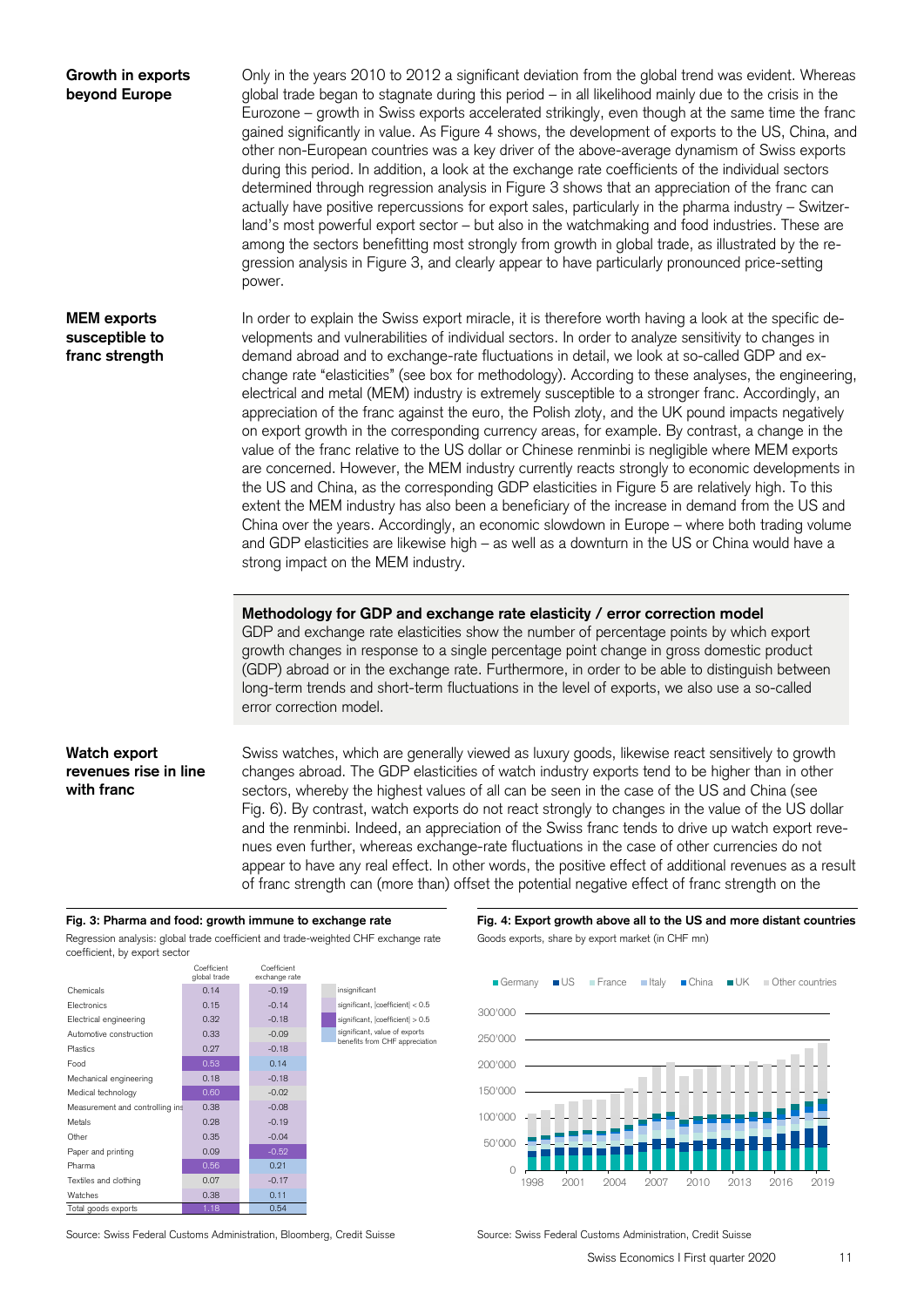number of items sold. A particularly striking European market in this respect is the United Kingdom, where watches represent 15% of total Swiss exports and likewise exhibit significant GDP elasticity. The development of Brexit negotiations going forward is therefore important to the watchmaking industry, particularly if UK economic growth is jeopardized as a result. The same would also apply to any economic slowdown in China, Hong Kong, or the US.

#### **Brexit: Dependency of Swiss goods trade on United Kingdom**

Watches are one of the most important components in Swiss trade with the United Kingdom (accounting for 15% of all exports to that country), together with MEM and automotive products (20%) and pharmaceuticals (27%). At 6% in each case, chemicals and food exports are also not negligible. However, these latter two sectors – just like pharma exports – barely respond to changes in UK GDP growth. By contrast, growth in watch exports slumps by more than two percentage points for each single percentage point decline in UK GDP growth. Within the MEM industry, only mechanical engineering appears to respond sensitively to economic growth. But with a share of 8% of total exports to the United Kingdom, it is nonetheless fairly significant. The GDP elasticity we calculate for mechanical engineering amounts to almost 3 percentage points. To this extent, we would expect an economic slump as a result of Brexit to affect Switzerland's watchmaking and mechanical engineering industries in particular. Together with the chemical sector, these two industries would be the most likely to suffer in the long term from any further appreciation of the franc against sterling.

**Pharma sector a** Where pharmaceutical goods are concerned, the dependency on GDP development of individual **stabilizing factor in** countries is rather more multifaceted. On the one hand, healthcare provision increases in line with **turbulent times** a country's income-generating strength and GDP, an aspect that favors Swiss pharma exports. On the other hand, it is only reasonable to assume that demand for drugs and medical treatments barely reacts to short-term growth weaknesses in GDP. With the assistance of an error correction model (see box for methodology), the export data confirms precisely this: While rises in GDP lead over the long term to greater imports of Swiss pharmaceutical products on the one hand, shortterm fluctuations in GDP growth rate have no influence on Swiss pharma exports on the other. In other words, the pharmaceutical industry would appear to be a growth industry that nonetheless acts as a stabilizer of the Swiss economy in economically volatile times.

**Strong franc cannot** In the short term, exchange-rate developments have no impact on Swiss pharma exports. Howev**hold back pharma** er, they do impact on the long-term level of exports in the case of certain export destinations – **exports – and** such as the US, among others. Here, an appreciation of the franc has the effect of boosting reve**possibly even nues from pharma exports. This would appear to corroborate the theory that the pharmaceutical assists them** industry has been a major beneficiary of strong growth in the US and China, at times even benefiting from franc appreciation. However, we believe there is a certain risk in Switzerland's strong dependency on the US market, which accounts for a quarter of all export revenues of the Swiss pharma industry. Relative to GDP, the US spends more on healthcare provision than any other country, and by quite some margin.

#### Fig. 5: MEM exports react to GDP growth abroad

GDP elasticities of MEM exports (2004 – 2019) and MEM exports as a proportion of total exports to the corresponding country, 2019; shaded coefficients are significant of total exports to the corresponding country, 2019; shaded coefficients are signifi-



Source: Swiss Federal Customs Administration, Datastream, Credit Suisse Source: Swiss Federal Customs Administration, Datastream, Credit Suisse

## **Fig. 6: High watch GDP elasticity outside of Europe**

GDP elasticities of watch exports (2004 - 2019) and watch exports as a proportion cant

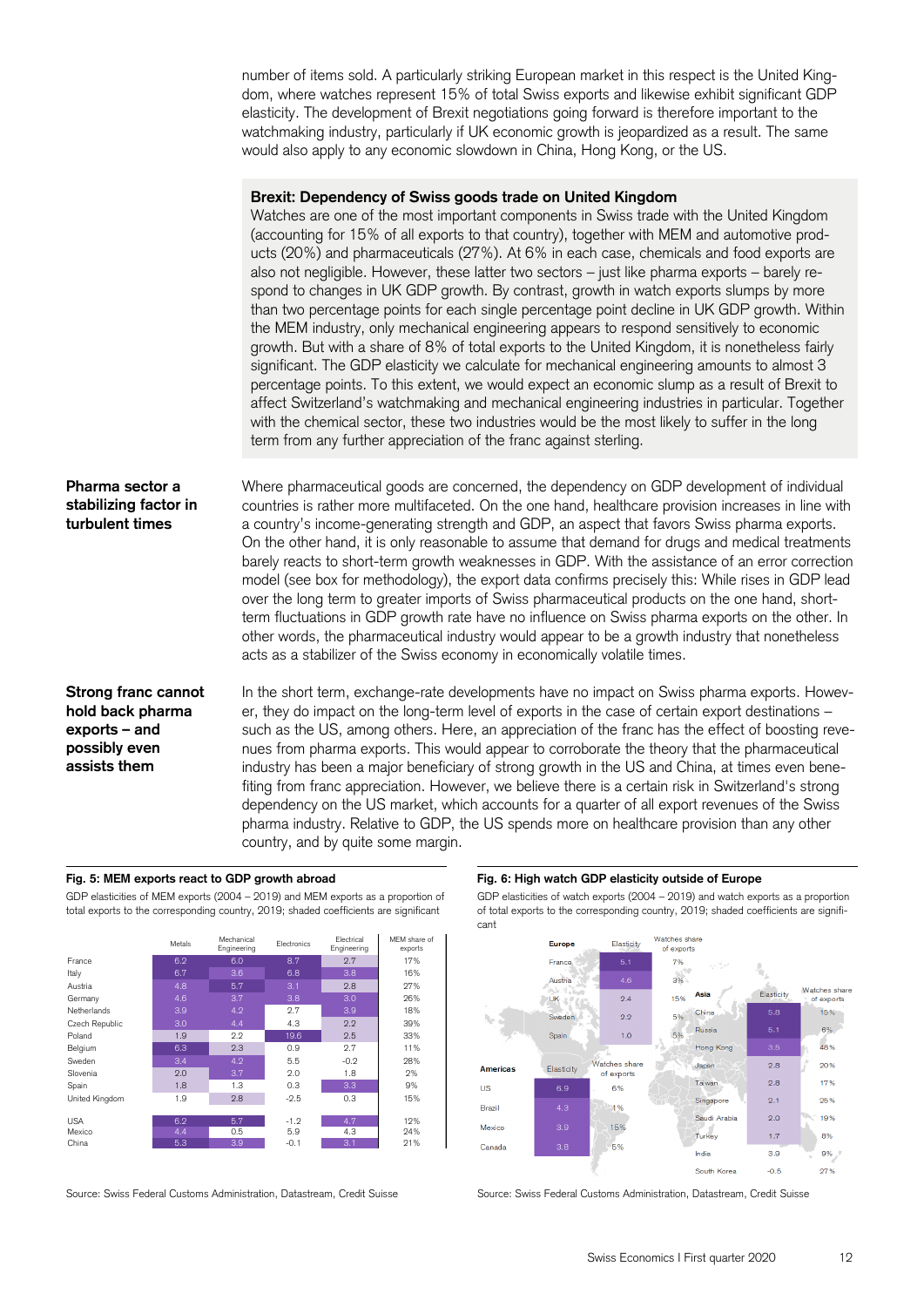stone. trends (e.g. smartwatches). **Economic slowdowns hurt chemical exporters Growth of middle class in emerging markets a growth opportunity for the pharma industry Weak European economy holds back MEM, watch, and chemicals exports**  In the event of the widespread call for reform of the healthcare system leading to concrete measures following the presidential elections in November 2020, this would likely have consequences for the Swiss pharma exporters. Although the chemical sector is often associated with the pharma industry, exports of the former are much less resistant to changes in GDP abroad than exports of the latter. The most important export market for the Swiss chemicals industry is Europe. Almost a third of this sector's exports go to Switzerland's neighboring countries, where our analysis shows that they react directly to changes in local GDP. To this extent, they are more susceptible to an economic slowdown in Switzerland's neighboring countries than pharma exports. Chemical exports generally appear to react only sporadically to exchange rate movements. At the most, an appreciation of the Swiss franc has a counterproductive impact and tends to reduce chemical export revenues. This is a sign that additional revenues as a result of the strong franc cannot compensate for the decline in demand triggered by price pressure. These analysis results lead us to the following findings. First, the high proportion of all Swiss goods exports accounted for by pharma products has a stabilizing impact on Swiss exports during economic downturns abroad (see Fig. 7). The more moderate level of overall global economic growth we are likely to see – also for demographic reasons – over the next five years need not necessarily undermine the pharma boom. It could persist as long as the demand for pharma goods in China and other emerging markets continues to rise due to growth of the middle class as a proportion of the overall population. However, there are still certain risks from Switzerland's heavy dependency on the pharma sector. On the one hand, a major reform of the US healthcare system could change business parameters for the worse in what is the key sales market for pharma products. On the other hand, international pharma companies look at not just the availability of specialist labor but also tax advantages when choosing where to locate themselves – and while the latter factor would appear secure in Basel for now, it may not be forever, and is certainly not set in A second and rather contrasting finding is that weaker global economic growth in all likelihood weighs on exports from the MEM, watchmaking, and chemical sectors. The heavy dependency of the Swiss MEM industry on European manufacturing makes it reasonable to expect that any persistent European growth weakness could have a more damaging effect on export developments, particularly if the euro itself were to remain weak (see Fig. 8). By contrast, watch exports – just like pharma "luxury goods" – can benefit from growing prosperity in emerging markets. However, growth could be limited by fierce competition, a certain degree of saturation, or changes in fashion

**Pharma sector accounts for just 1% of total Swiss employment** 

Third, any overarching economic view should also take into account the employment component. The MEM industry is ultimately a key pillar of the Swiss economy insofar as it still accounts for more than 5% of the active working population. Two decades ago, the equivalent figure stood at just under 8% (see Fig. 9). Over the last few years, the Swiss labor market has benefited little from the boom in pharma exports.

#### **Fig. 7: Proportion of pharma exports has trebled; MEM share has halved**

Swiss goods exports, proportional breakdown by sector (in CHF mn)



#### **Fig. 8: European market dominates MEM exports**



Source: Swiss Federal Customs Administration, Credit Suisse Suite And Source: Swiss Federal Customs Administration, Datastream, Credit Suisse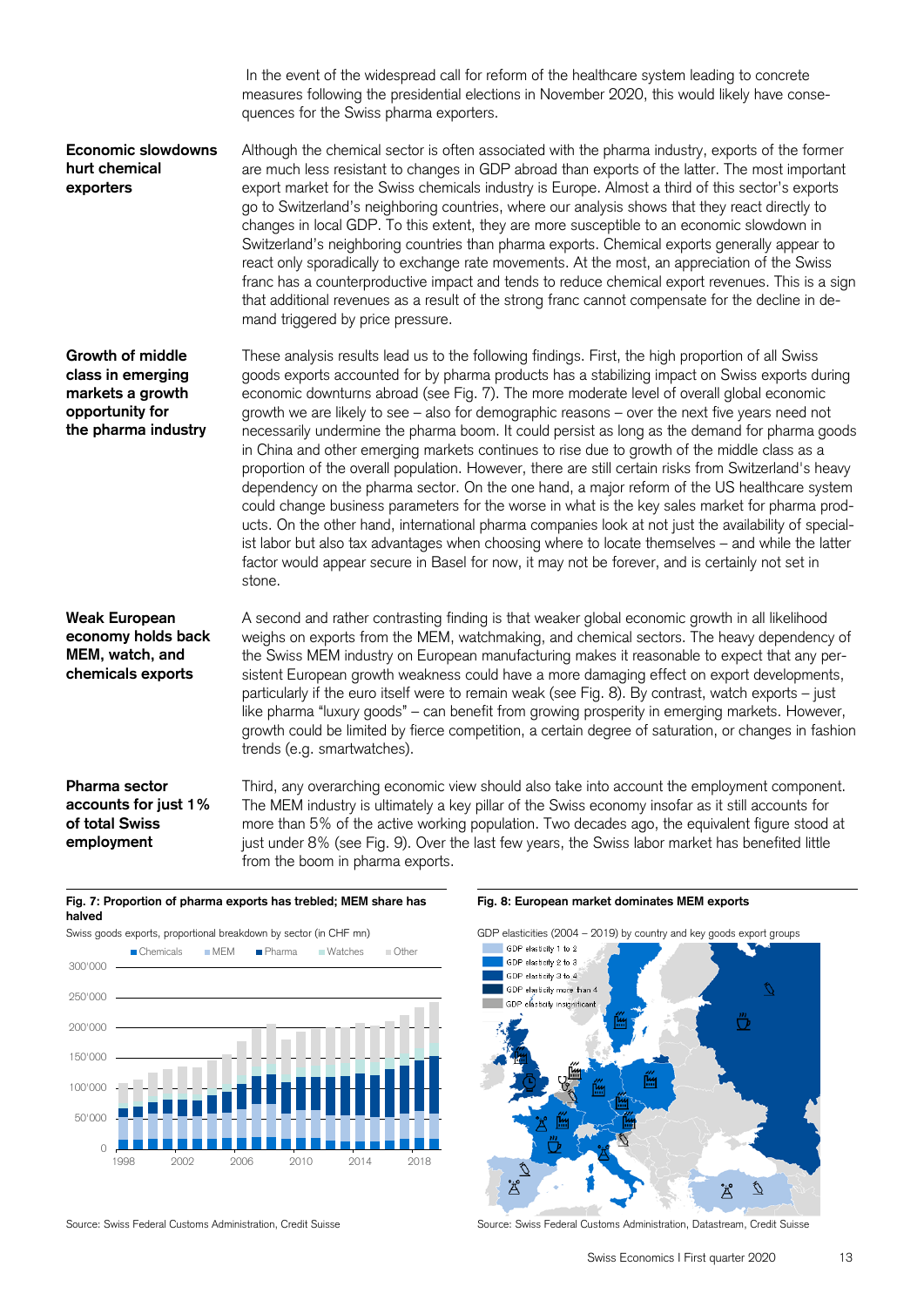Indeed, currently only just over 1% of Swiss workers are active in the pharma sector. This share has risen only marginally since 1998, when it stood at 0.7%, and hence exhibits little correlation with the strong growth of pharma exports. From the perspective of the Swiss economy as a whole, therefore, while pharma industry makes a valuable contribution to the national balance of trade, it is of only limited significance for the labor market and consumer spending given its limited share of the working population. This is quite unlike the MEM industry: The knock-on effect of any economic slowdown in Europe or the US could also have a major impact on employment and consumer sentiment in Switzerland in this sector.

**Regional diversification of export sectors needed** 

Looking to the future, it therefore appears all the more important to us that Swiss exports – if possible – achieve greater regional diversification in order to continue to flourish and reduce their dependency on a domestic continent where growth is only weak. A slowdown in the growth trend in the US, which is likewise to be expected, makes diversification of this kind even more pressing (see Fig. 10). Risks can also be reduced through the pursuit of a strategy to increase quality, i.e. by increasing the uniqueness of Swiss exports, particularly as goods that benefit from unique selling points are less dependent on the exchange rate. Last but not least, service exports could also in principle reduce Switzerland's dependency on goods exports and therefore on the pharma sector. However, international competitive pressures are extremely high here too.

**tiziana.hunziker.2@credit-suisse.com** 

Fig. 9: Just 1% of Swiss workers active in pharma sector Goods exports, proportion by sector (left scale); employment, proportion by sector (right scale), since 1998



Source: Swiss Federal Customs Administration, Swiss Federal Statistical Office, Credit Suisse \*approximation

Proportion of Swiss goods exports by country and development since 1998 Fig. 10: Europe loses some of its importance for Swiss exports



Source: Swiss Federal Customs Administration, Credit Suisse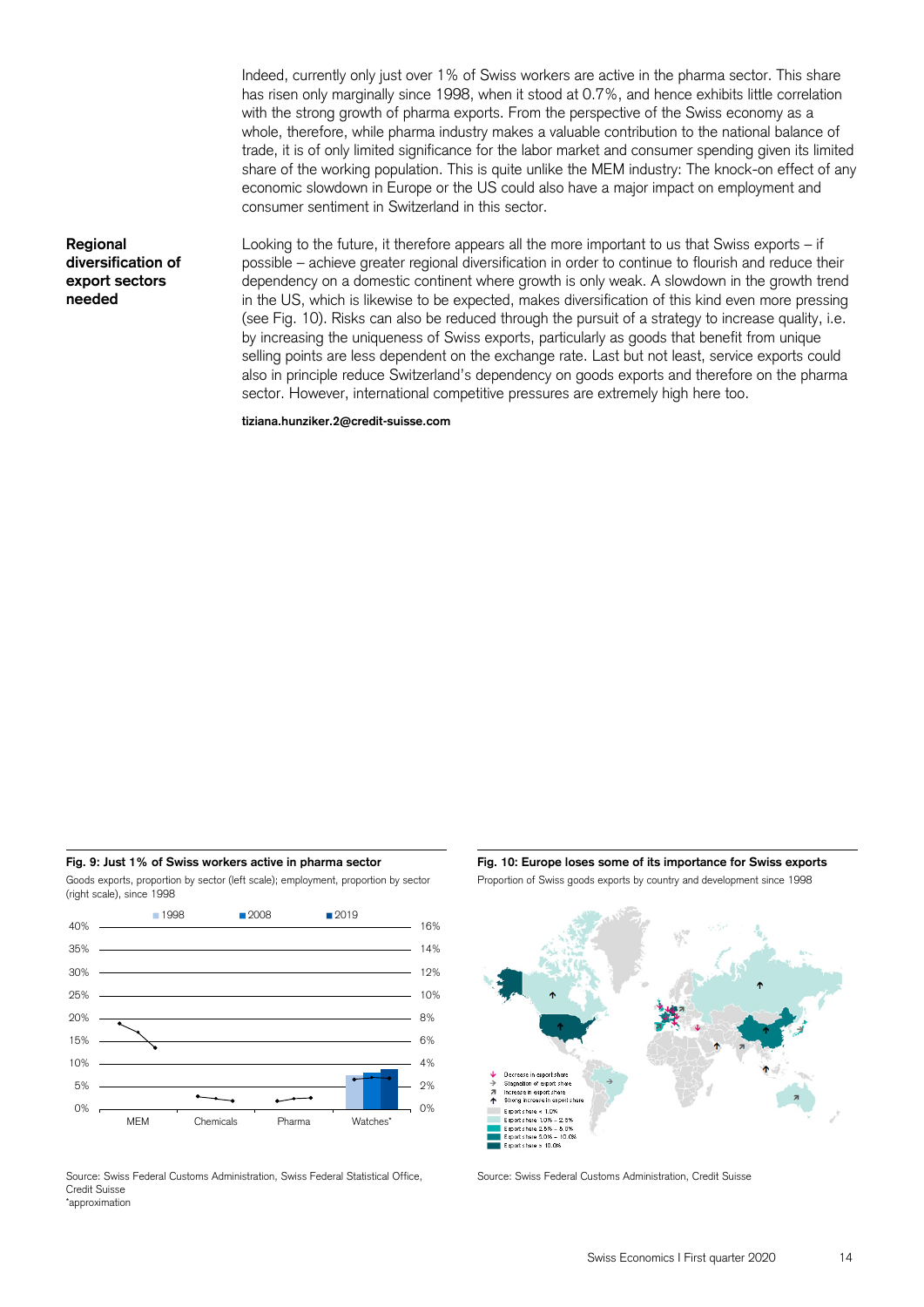# Stronger focus on inflation to raise policy acceptance

**The European Central Bank (ECB) and the US Federal Reserve (Fed) are reviewing their monetary policy strategy this year. We argue that the Swiss National Bank (SNB) should take this opportunity to refocus its communication strategy on its inflation objective rather than on the valuation of the CHF.** 

**Higher inflation targets in the USA and the Eurozone would raise the pressure on the SNB** 

therefore fuel appreciation pressures further. The Fed and ECB are currently both conducting a thorough review of their monetary policy strategies and will announce their findings over the course of the year. The reasons for these reviews are similar in both cases; both central banks have missed their inflation objective for a prolonged period of time, which has led to a decline in inflation expectations, and therefore in the level of interest rates. The low level of interest rates has reduced the room for maneuver of both central banks if they need to cut their policy rate further. The Fed and ECB are reviewing their inflation and possibly other objectives, as well as the monetary policy tools they need to reach them. For the SNB, the review of the inflation objectives seems particularly relevant. Indeed, the Fed has signaled that it will probably change its inflation target to compensate for a long period of belowtarget inflation with a period of above-target inflation. Such a change would imply a looser inflation target than the current "symmetric" target of 2%. The ECB has not yet suggested how it might change its current inflation target of "below, but close to 2%". It is, however, also quite likely that the ECB will revise its inflation target "up" to some extent, for example, by tolerating an inflation rate that is temporarily above 2%. With a "positive inflation rate of less than 2% per annum," the inflation objective of the SNB is already conservative in comparison to both the Fed and the ECB. If both the Fed and the ECB move to a higher inflation target, the SNB's inflation objective will be perceived as even more conservative. Considering that lower inflation in Switzerland has historically been one of the drivers of the Swiss franc's appreciation trend, the Fed and ECB reviews may

**A precise inflation target is not realistic in Switzerland** 

To avoid this development, we believe that the SNB should try to strengthen its commitment to a positive inflation rate. That said, as a small open economy, Switzerland is more exposed to external shocks than the USA or the Eurozone. Most importantly, as has become particularly clear since the financial crisis, negative economic or political shocks tend to have a stronger deflationary effect on the Swiss economy due to the safe haven status of the CHF. This vulnerability implies that it is – a priori - much harder for the SNB to achieve any specific macro-economic policy target. It is therefore understandable and logical that the SNB has tended to choose "fuzzier" targets than the other, large central banks. Hence, setting a very precise inflation target is unrealistic. Nevertheless, if the SNB communicated more clearly that it is determined to achieve a positive inflation well above zero and similar to inflation rates targeted by the major central banks, it could be more able to counteract deflationary risks. To do so, it will also have to convince its Swiss "audience" why a positive inflation is a desirable outcome, not just for the USA or the Eurozone, but also for Switzerland.

**Higher inflation would eventually allow for a policy rate hike** 

In Switzerland, a key argument must also be that positive interest rates can only be achieved if inflation is well above zero. Inflation strongly determines the level of nominal interest rates, defined as the sum of real interest rates and an inflation premium. The higher the inflation premium, the higher nominal interest rates should be. Inflation has been averaging 0% since 2009 in Switzerland and the inflation premium is arguably very low (or even potentially negative); this has probably contributed to the decline in nominal interest rates in Switzerland. Persistently higher inflation would likely boost the nominal interest rate and could eventually provide some leeway for the policy rate to normalize. The other key argument in favor of positive inflation is that it makes markets for goods, services and labor function better than in an environment of lower or even negative inflation.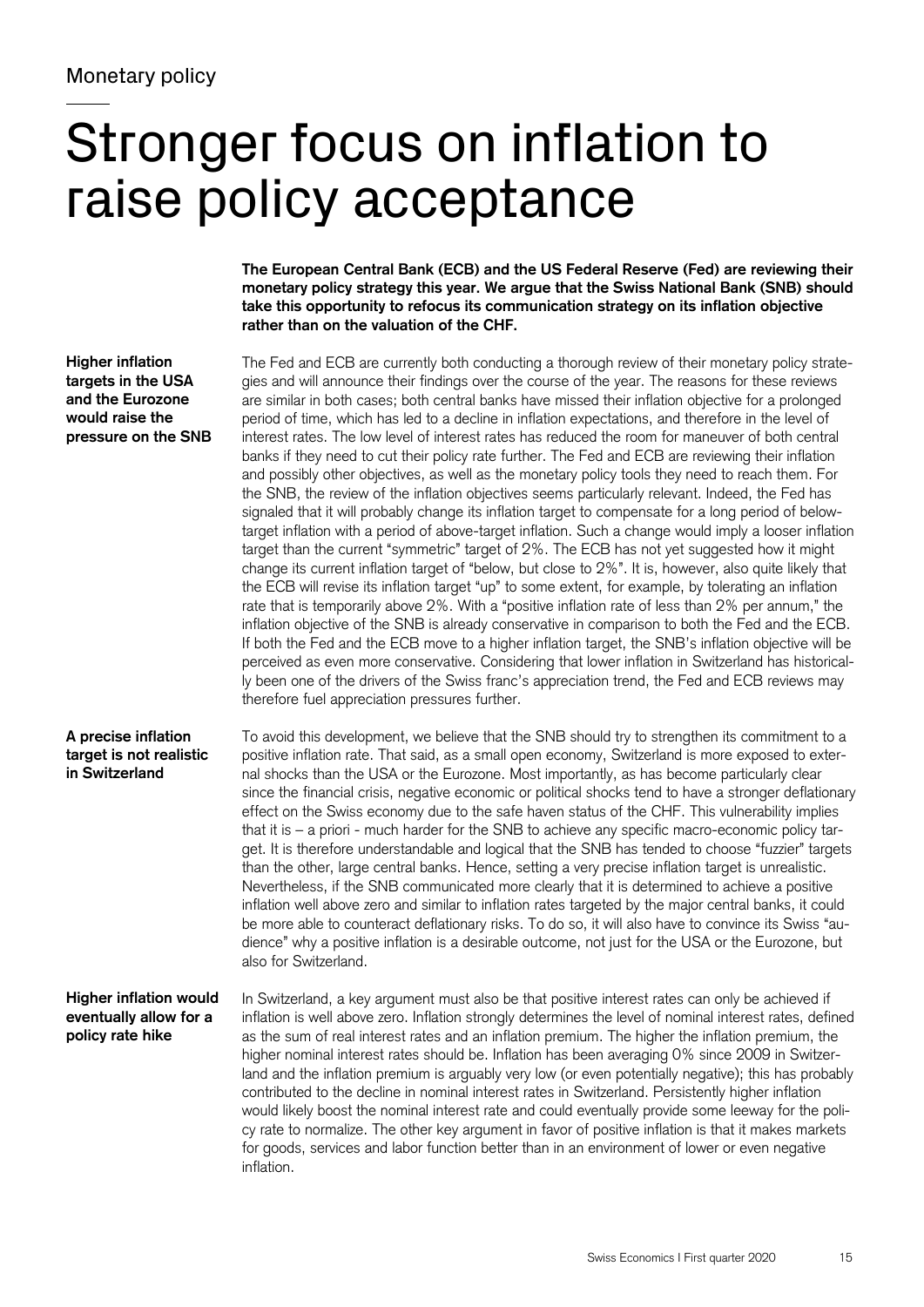### **Assessing the valuation of the CHF is difficult, opening the door to critics**

The Fed and ECB reviews also provide an opportunity to the SNB to clarify its second "unofficial" objective of a not too expensive CHF. A less expensive CHF by itself would contribute to higher inflation. In our view, a more explicit link between deflationary risks and the strength of the CHF could also raise the acceptance for foreign currency purchases. The discussion of Swiss monetary policy is increasingly focusing on the degree of overvaluation of the CHF, which is uncertain and can only be estimated with models. If foreign governments and monetary policy authorities as well as financial market participants begin to doubt that the CHF is overvalued, it will be increasingly difficult for the SNB to dampen appreciation pressures via foreign exchange market interventions. On the other hand, inflation is "observable" and undeniably low in Switzerland. Therefore, refocusing the policy communication on that objective, at a time when reflation policies are the top priority of central banks in other industrialized countries, would certainly be helpful in raising the acceptance of the current policy, and of foreign currency purchases in particular.

### **Forward guidance based on inflation forecasts could be strengthen**

A better forward guidance could also contribute to refocusing the communication on the inflation objective. The conditional inflation forecast of the SNB (i.e. the inflation forecast of the SNB conditional on an unchanged policy rate) is the main channel that the SNB uses to indicate the future course of its policy. Until June 2011, the SNB commented on the implications of its inflation forecast for monetary policy. Whenever the conditional inflation forecast suggested that inflation would rise above 2% over the medium-term, the SNB usually warned that the monetary policy stance could not be maintained over that horizon. However, since the summer of 2011 and the focus on the exchange rate, the SNB has not explicitly formulated what its conditional inflation forecast implies for monetary policy. In our view, as the most recent conditional inflation forecast shows that inflation is not expected to rise above 2% over the medium term (and this has been the case since December 2018), the SNB should emphasize the necessity to keep the policy rate at least as low as it is currently over the forecast horizon. In addition, we believe that the SNB should declare that it would use all the instruments at its disposal as long as necessary, including foreign currency purchases, to boost inflation.

## **A reaction to the Fed and ECB reviews appear necessary**

To conclude, we believe that the SNB should use the opportunity of the Fed and ECB reviews to strengthen its commitment to a clearly positive inflation rate similar to levels in other key markets, and it should refocus its communication on the inflation objective. Not reacting to the reviews risks raising appreciation pressure on the CHF. In addition, as the overvaluation of the CHF has increasingly been called into question, shifting the focus of the SNB communication to inflation, which has undeniably been very low – too low – for long in Switzerland, would help raise the acceptance of the current monetary policy stance.

**maxime.botteron@credit-suisse.com**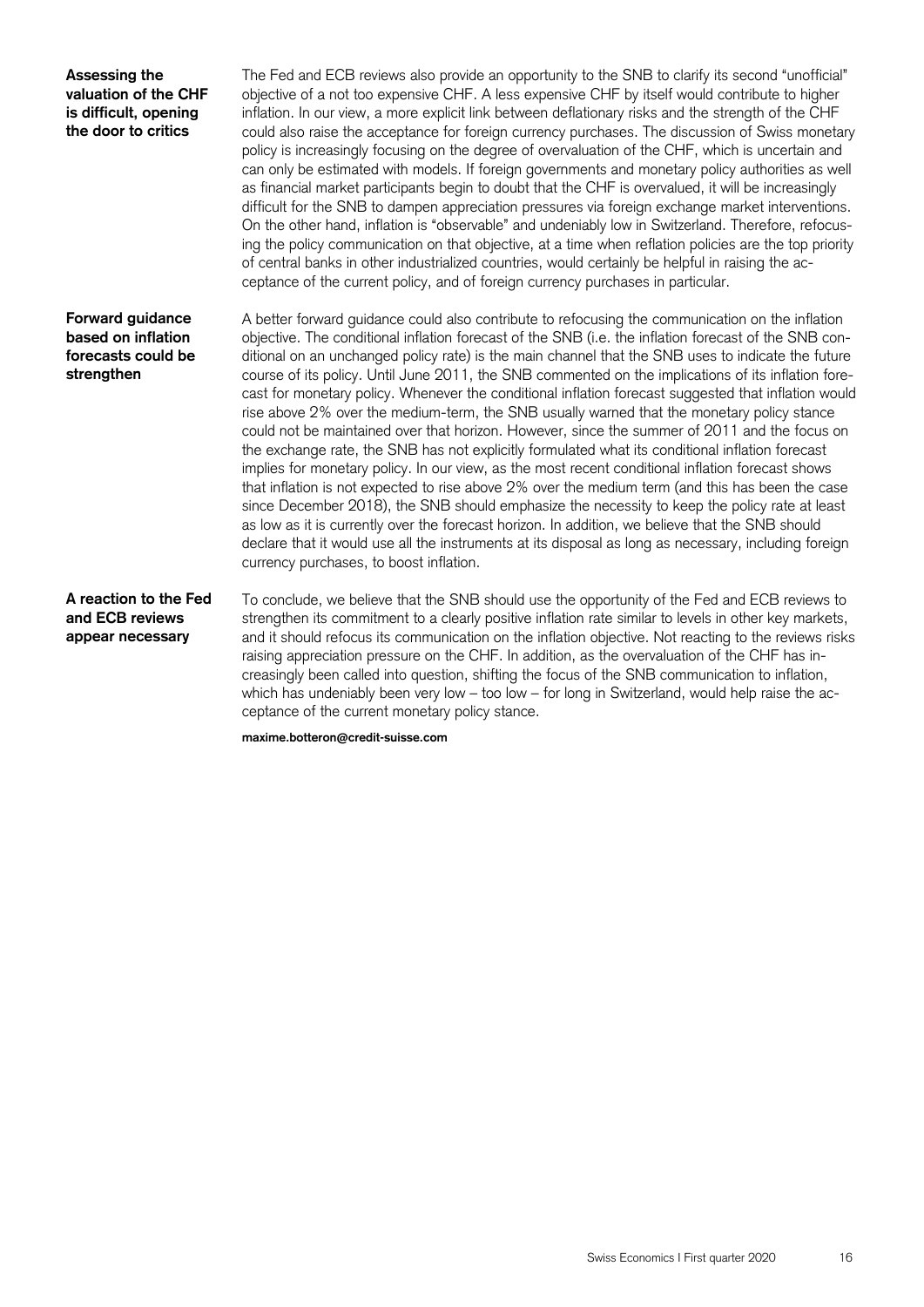Between 2008 and 2014, foreign investors (excluding  $400$ banks) deposited around CHF 300 bn with banks in Switzer-<br>350 land, reflecting demand for a safe haven. However, since the introduction of the negative interest rate, capital inflows from this source have come to a halt, even reversing since 250 2017, notwithstanding uncertainty related to the Brexit ref- <sup>200</sup> erendum and the 2017 French presidential election. The 150 trend since 2015 therefore suggests that the appreciation of the CHF since mid-2018 is not due to foreign investors 100 "parking" cash with banks in Switzerland. 50

#### **maxime.botteron@credit-suisse.com Source: SNB, Credit Suisse.com** Source: SNB, Credit Suisse

on domestic banks by up to CHF 1.5 bn annually.  $^{100}$ A Iready since 1 November 2019, a smaller portion of the 600 Subject to negative rate sight deposit balances has been subject to the negative rate.<br>The SNB increased its so-called "exemption threshold," 500 exempting an additional CHF 111 billion of domestic banks' deposits held with the SNB from negative interest, according to our estimates. From 1 April, the "exemption threshold"  $300$ will be increased again, hence exempting an additional CHF 85 billion from the negative rate. We estimate that these 200 measures will reduce the cost of the negative deposit rate

#### **maxime.botteron@credit-suisse.com Source: SNB, Credit Suisse** Suite of the Suisse SNB, Credit Suisse

In our view, foreign currency purchases remain the most 16 likely SNB reaction to mounting appreciation pressures on 14 the CHF. We do not believe that the addition of Switzerland  $12$ to the US Treasury's "Monitoring List" of potential currency 10 manipulators will prevent the SNB from intervening in the  $\frac{8}{8}$ foreign exchange market. The US Treasury does formally 6 allow some foreign currency interventions, so long as they  $44$ do not exceed 2% of GDP over a 6-month period. However, the SNB will most likely exceed this threshold in 2020.

#### **Capital flows Foreign investors have pulled cash out of Switzerland**

 Cumulative capital inflows from foreign investors (excl. banks) in bank deposits in Switzerland, in CHF bn



#### Banks' sight deposits with the SNB **Still around CHF 100 bn subject to the negative rate Still around CHF** 100 bn subject to the negative rate

Domestic banks' sight deposits with the SNB, in CHF bn



#### **Foreign currency interventions Foreign currency purchases likely to exceed 2% of GDP**

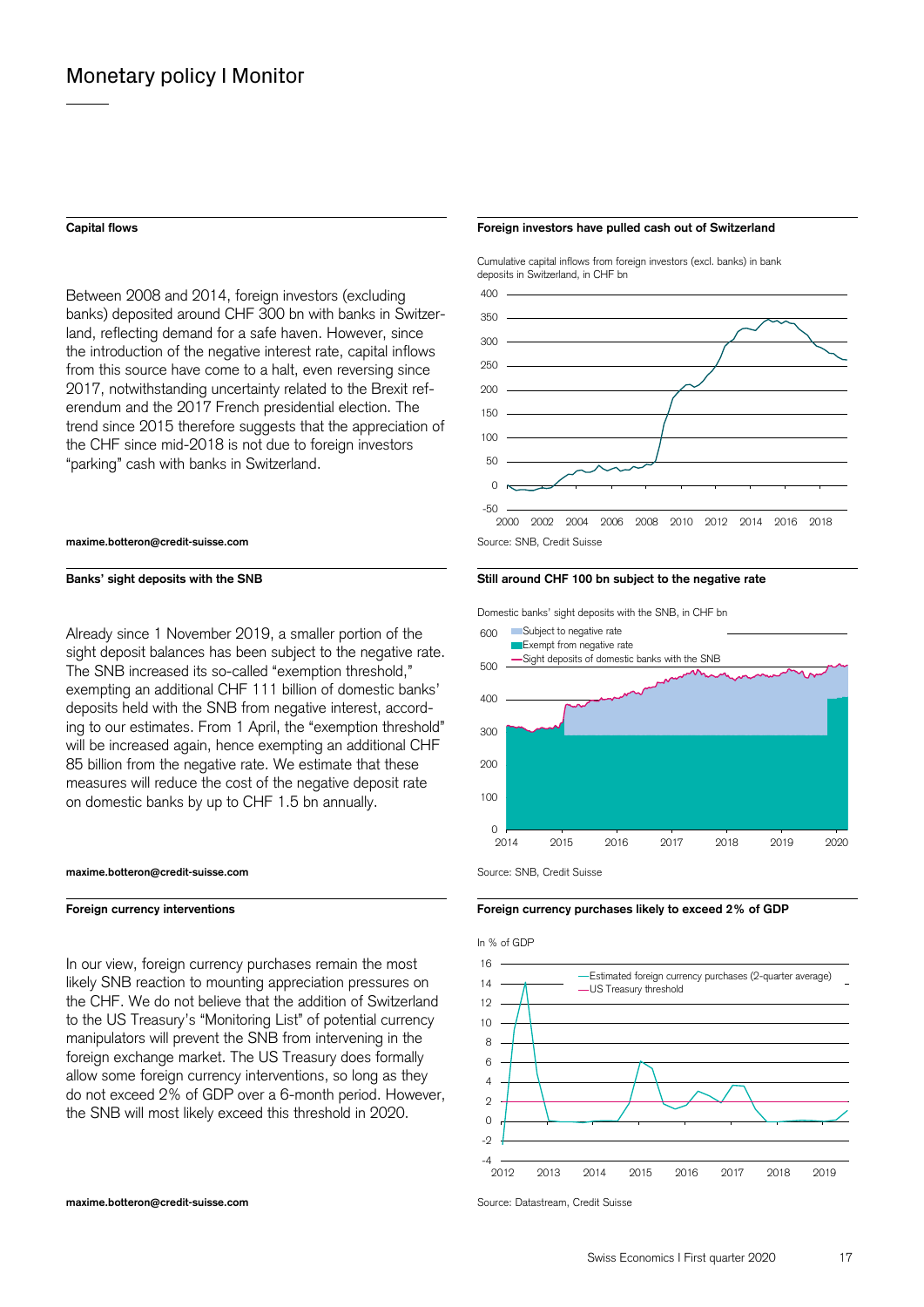#### **Owner-occupied housing**

 rose last year in almost every region. The still fairly scarce supply of residential property is reflected in price development. Last year, prices in the mid-range segment rose by 2.1% for condominiums and 2.4% for single-family homes. In both segments, however, price growth has lost some of its momentum recently, which we view as consolidation of the previous, somewhat excessive increase in prices. With a few exceptions, property prices

#### **thomas.rieder@credit-suisse.com**

#### **Rental apartments**

In many Swiss regions, apartment seekers can currently choose from a rich spectrum of properties. At the end of 2019, a high 5.3% of the rental apartment inventory across Switzerland was on the market – with this figure considerably higher in some areas of the Mittelland, home to many rural and periurban municipalities. Home hunters can afford to take their time in these regions, where rental apartments are on average advertised for 40 days, 50 days, or even more. By contrast, in urban centers such as Zurich, Geneva, and Zug, advertisements are on average withdrawn from circulation after less than 25 days.



#### **Office property**

The higher demand for office space in recent years has impacted positively on rental prices. Following a prolonged period of sideways movement, office rents recorded a rise in 2019 in the regions of Bern (+7.6%), Basel (+7.5%), and the city of Zurich (+5.8%). A trend reversal is likewise discernible in the major urban centers of French-speaking Switzerland, where office rents recorded a sharp decline between 2013 and 2018: Last year, rents increased by 7.2% in the city of Geneva and by 4.0% in the city of Lausanne.

#### **Moderate growth of residential property prices**



Source: Wüest Partner; last data point: Q4 2019

#### **Patience required when marketing**

Duration of advertising for apartments on the market, 2019



Source: Meta-Sys AG, Credit Suisse, Geostat; last data point: Q4 2019

#### **Reversal of trend in regional rents**

Hedonic rental price index on the basis of signed contracts, index: 2005 = 100



**alexander.lohse@credit-suisse.com Source: Wüest Partner, Credit Suisse; last date point: Q4 2019**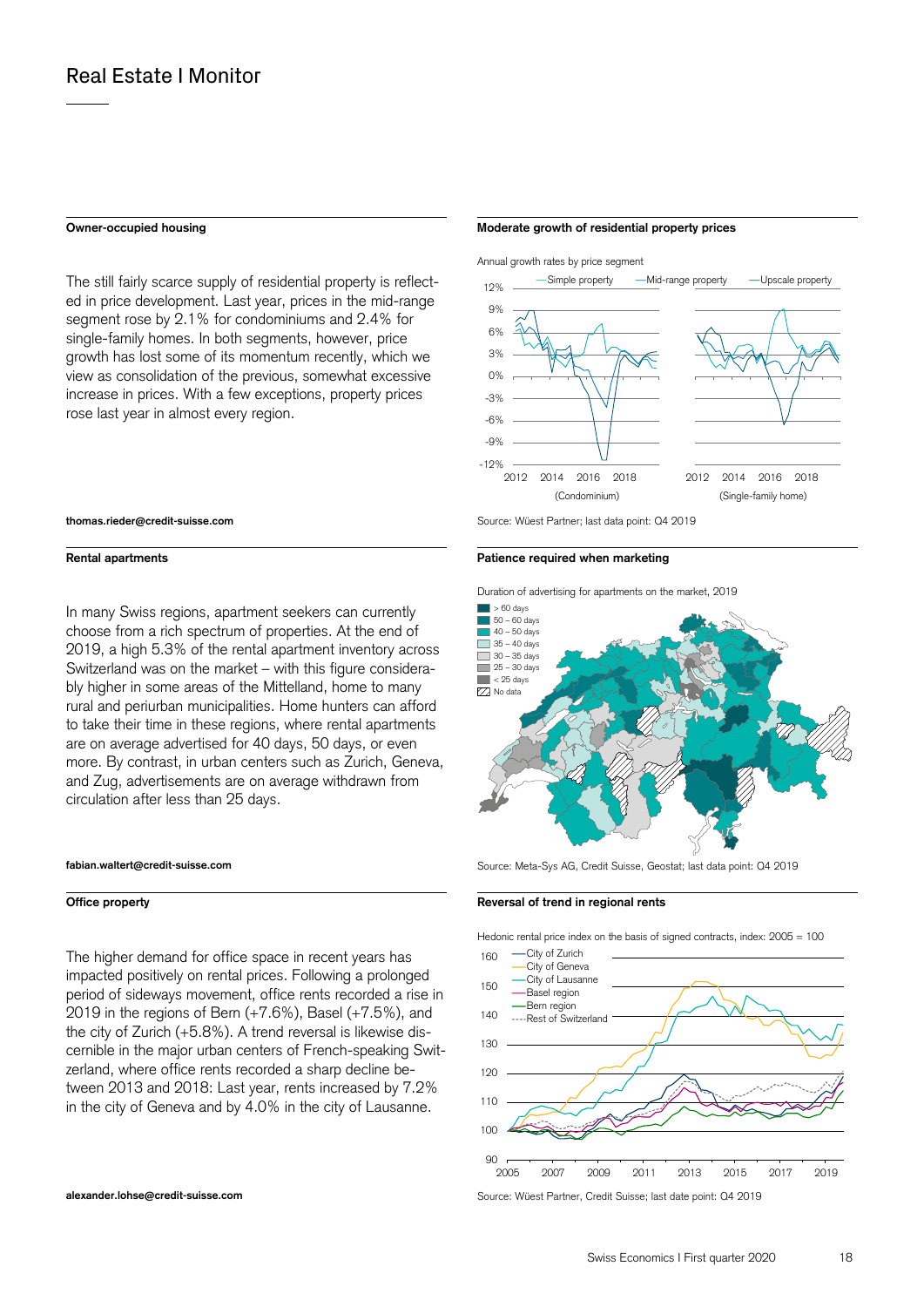#### **Purchasing Managers' Index (PMI)**

Purchasing managers stand at the beginning of the production process. The PMI uses this forward-looking feature to forecast the level of economic activity. The index is based on a monthly survey conducted by procure.ch, the industry body for purchasing and supply management. Purchasing managers respond to eight questions on output, backlog of orders, purchasing volumes, purchase price, delivery times, stocks of purchases, stocks of finished goods, and employment. They indicate whether activity levels are higher, the same, or lower than in the preceding month. The percentage share of responses stating "higher" and "no change" are used to calculate the sub-indices, though only half of the "no change" share of responses is included. The PMI lies between 0 and 100, with a figure of more than 50 indicating an expansion of activity compared with the previous month.

#### **Credit Suisse Export Barometer**

The Credit Suisse Export Barometer takes as its basis the dependence of Swiss exports on foreign export markets. In constructing the export barometer, we have drawn together important leading industry indicators in Switzerland's 28 most important export markets. The values of these leading indicators are weighted on the basis of the share of exports that goes to each country. The export barometer consolidates this information to produce a single indicator. Since the values in question are standardized, the export barometer is calibrated in standard deviations. The zero line corresponds to the growth threshold. The long-term average growth of Swiss exports of approximately 5% is at 1.

#### **CS CFA Society Switzerland Index**

Financial analysts have their finger on the pulse of the economy. Since 2017, we have been conducting a monthly survey of financial analysts jointly with CFA Society Switzerland under the heading Financial Market Test Switzerland<sup>1</sup>. Ana lysts are questioned not only about their assessment of the current and future economic situation as well as the rate of inflation but also about financial market issues such as equity market performance and interest rate forecasts. The CS CFA Society Switzerland Index represents the balance of expectations regarding the development of Swiss economic activity over the coming six months.

#### 1 Published as the Credit Suisse ZEW Index from 2006 until 2016

#### **Industrial Activity**



Source: procure.ch, Credit Suisse

#### **Exports**

In standard deviation, values  $> 0 =$  growth





Balance of expectations, values  $> 0 =$  growth

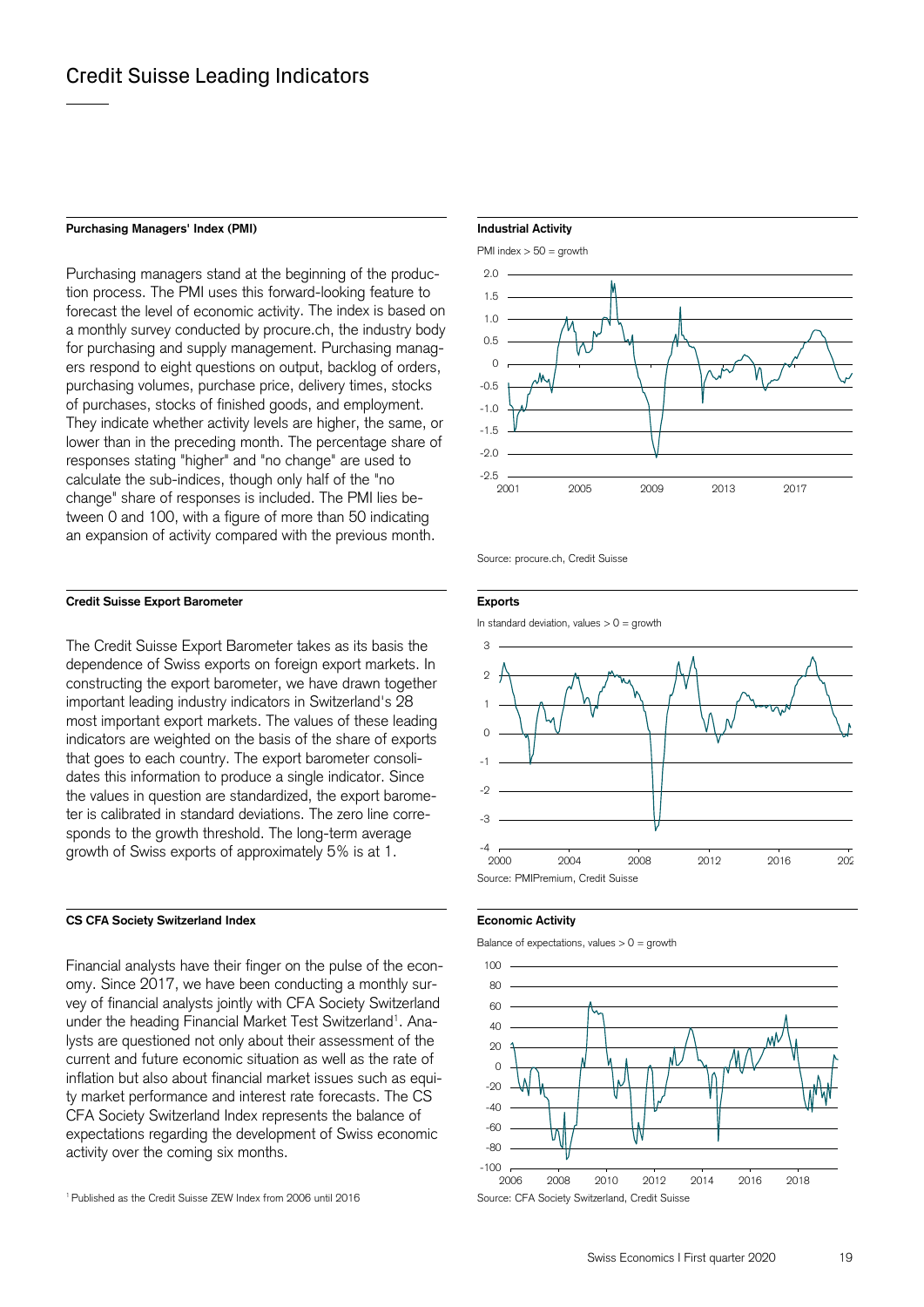#### **Swiss Construction Index**

The Swiss Construction Index is published once a quarter jointly by Credit Suisse and the Swiss Contractors' Association (SCA). It serves as a leading indicator for the state of Switzerland's construction sector by forecasting the volume of work in the core construction business in the coming quarter. The indicator is calculated by Credit Suisse and is based mainly on a quarterly survey conducted by the SCA among its members. Additional data is provided by the Swiss Federal Statistical Office and Baublatt. The Construction Index was launched in the first quarter of 1996.

#### **PMI Services**

Procure.ch, the professional association for purchasing and supply management and Credit Suisse launched a PMI for the services sector in 2014. The Services PMI is structured in exactly the same way as its industry counterpart. Values over 50.0 points mean expansion. It is based on a survey of purchasing managers from Swiss service providers. There are six subcomponents: type of business, new orders, order book, purchasing prices, sales prices and number of employees.

#### **Macro Momentum Indicator**

The Credit Suisse Macro Momentum Indicator (MMI) condenses the current performance of key Swiss economic data to a single figure. Data from economic surveys, consumption, the labor market, lending and the export economy are used to calculate a standardized momentum that is then weighted with the applicable correlation to GDP development. Values above (below) zero point toward an acceleration (slowdown) of the Swiss economy in the last three months compared with the past six months.

#### **Construction Industry Climate**



Source: Swiss Contractor's Association, Credit Suisse

#### **Activity in the services sector**

PMI Services index > 50 = growth





#### **Economic Activity**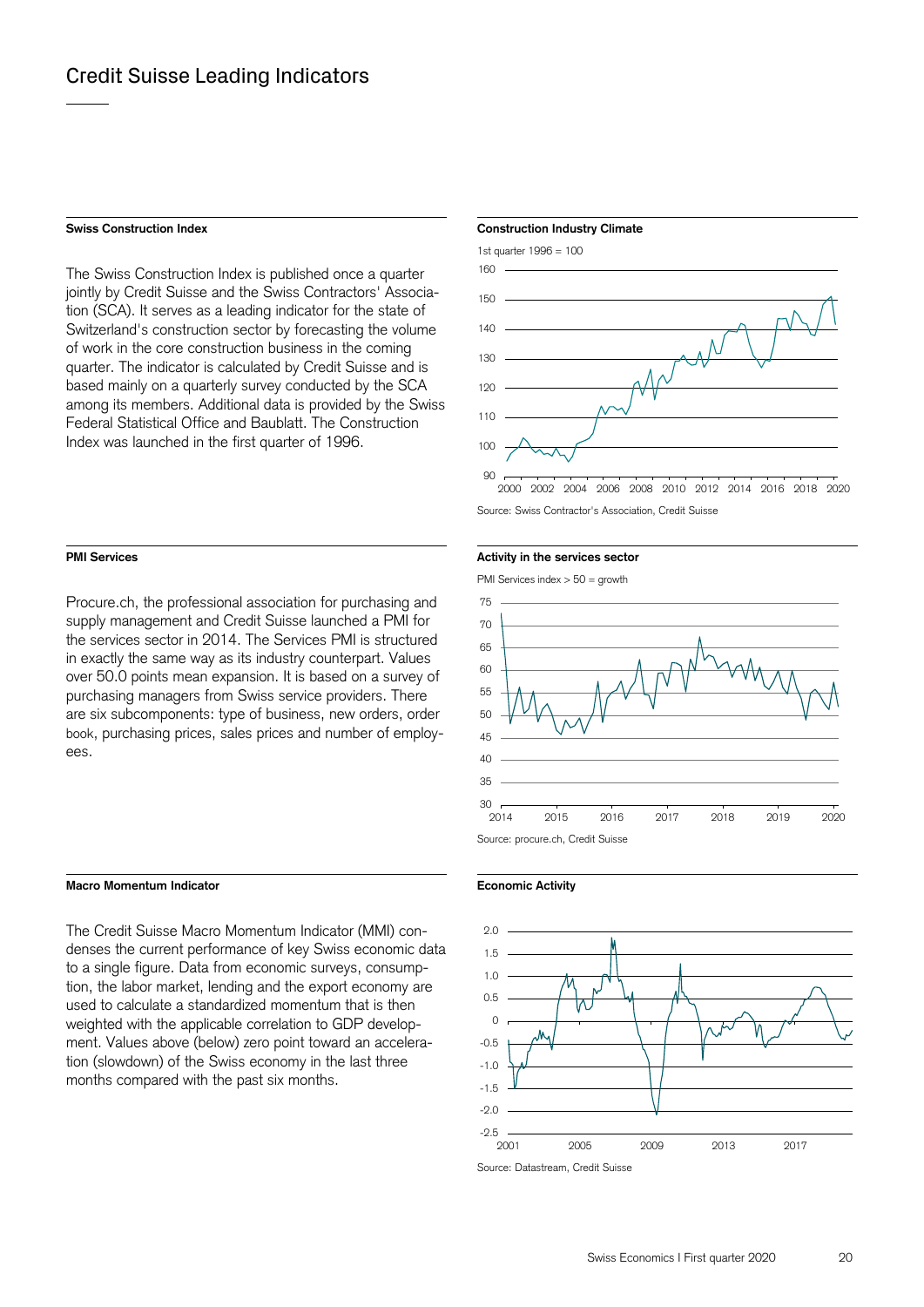### **Forecasts for the Swiss Economy**

|                                                                                               | 2020P     | 2020P     | 2020P     | 2020P     | 2021P     | 2021P     | 2021P     | 2021P     | 2020P  | 2021P |
|-----------------------------------------------------------------------------------------------|-----------|-----------|-----------|-----------|-----------|-----------|-----------|-----------|--------|-------|
|                                                                                               | Quarter 1 | Quarter 2 | Quarter 3 | Quarter 4 | Quarter 1 | Quarter 2 | Quarter 3 | Quarter 4 |        |       |
| GDP (YoY, in %)                                                                               | 1.1       | $-0.6$    | $-1.5$    | $-0.7$    | 0.3       | 2.2       | 3.2       | 2.5       | $-0.5$ | 2.0   |
| Consumer spending                                                                             | 0.5       | $-10.0$   | 0.0       | 5.8       | 2.0       | 2.0       | 2.0       | 2.0       | $-0.9$ | 2.0   |
| Government expenditure                                                                        | 3.0       | 3.0       | 3.0       | 3.0       | 2.0       | 2.0       | 2.0       | 2.0       | 3.0    | 2.0   |
| Gross capital investment                                                                      | $-0.6$    | $-0.7$    | $-0.8$    | $-0.7$    | 2.2       | 2.2       | 2.2       | 2.2       | $-0.7$ | 2.2   |
| Construction investment                                                                       | $-0.5$    | $-0.5$    | $-0.5$    | $-0.5$    | 0.7       | 0.7       | 0.7       | 0.7       | $-0.5$ | 0.7   |
| Investment in plant and equipment                                                             | $-1.0$    | $-1.0$    | $-1.0$    | $-1.0$    | 3.0       | 3.0       | 3.0       | 3.0       | $-1.0$ | 3.0   |
| Exports (goods and services)                                                                  | $-1.0$    | $-1.0$    | $-1.0$    | $-1.0$    | 5.0       | 5.0       | 5.0       | 5.0       | $-1.0$ | 5.0   |
| Imports (goods and services)                                                                  | $-0.5$    | $-0.5$    | $-0.5$    | $-0.5$    | 0.0       | 0.0       | 0.0       | 0.0       | $-0.5$ | 0.0   |
| Inflation (in %)                                                                              | $-0.1$    | $-0.6$    | $-0.4$    | $-0.2$    | 0.1       | 0.6       | 0.6       | 0.5       | $-0.3$ | 0.5   |
| Unemployment (in %)                                                                           | 2.3       | 2.4       | 2.6       | 2.9       | 3.1       | 3.0       | 2.9       | 2.7       | 2.5    | 2.9   |
| Employment growth FTEs (YoY, in %)                                                            | 0.5       | 0.0       | $-1.0$    | $-1.3$    | $-0.2$    | 0.2       | 0.8       | 1.2       | $-0.5$ | 0.5   |
| Net immigration (in thousands)                                                                |           |           |           |           |           |           |           |           | 37     |       |
| Nominal wage growth (YoY, in %)                                                               |           |           |           |           |           |           |           |           | 0.5    | 0.1   |
| Public debt (in % of GDP)                                                                     |           |           |           |           |           |           |           |           | $-0.5$ | 2.0   |
| Source: Federal Statistics Office, State Secretariat for Economic Affairs SECO, Credit Suisse |           |           |           |           |           |           |           |           |        |       |

### **Interest Rates and Monetary Policy Data**

|                                              | Current | 3-month | 12-month |                                    | Current |       | Prev. mth. Prev. year |
|----------------------------------------------|---------|---------|----------|------------------------------------|---------|-------|-----------------------|
| SNB target range (in %)                      | $-0.75$ | $-0.75$ | $-0.75$  | MO money supply (CHF bn)           | 562.7   | 568.4 | 548.0                 |
| 10-year government bond yields (in %)        | $-0.50$ | $-0.8$  | $-0.6$   | M1 money supply (%, YoY)           | 5.1     | 5.2   | 6.9                   |
|                                              |         |         |          | M2 money supply (%, YoY)           | 3.6     | 3.6   | 3.7                   |
|                                              |         |         |          | M3 money supply (%, YoY)           | 3.5     | 3.6   | 3.3                   |
|                                              |         |         |          | Foreign currency reserves (CHF bn) | 788.0   | 767.7 | 787.4                 |
| Causes: Detectronic Planmhorn, Cradit Cuinna |         |         |          |                                    |         |       |                       |

Source: Datastream, Bloomberg, Credit Suisse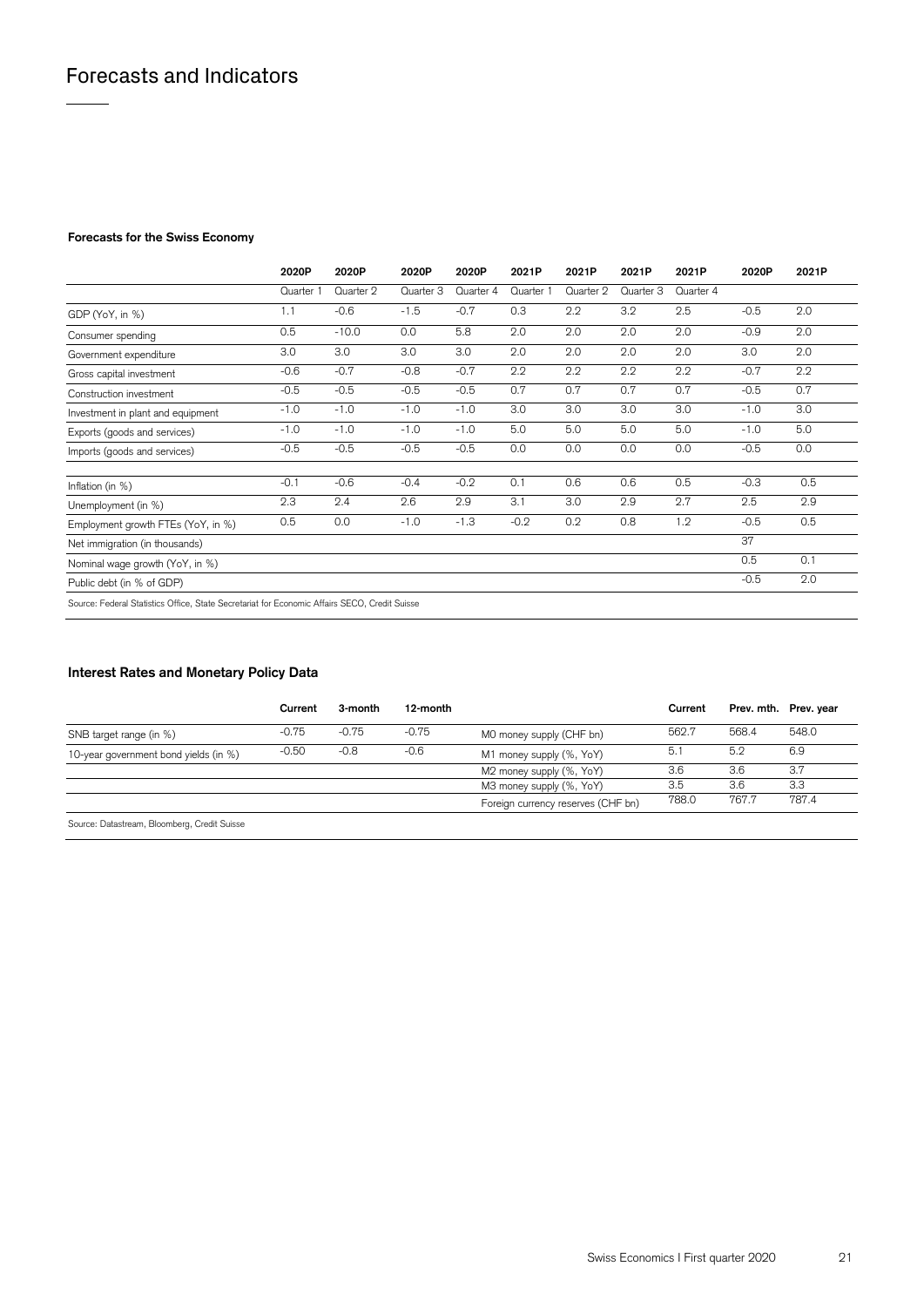## Important Information

This report represents the views of the Investment Strategy Department of CS and has not been prepared in accordance with the legal requirements designed to promote the independence of investment research. It is not a product of the Credit Suisse Research Department even if it references published research recommendations. CS has policies in place to manage conflicts of interest including policies relating to dealing ahead of the dissemination of investment research. These policies do not apply to the views of Investment Strategists contained in this report.

## Risk warning

Every investment involves risk, especially with regard to fluctuations in value and return. If an investment is denominated in a currency other than your base currency, changes in the rate of exchange may have an adverse effect on value, price or income.

https://investment.credit-suisse.com/gr/riskdisclosure/ For a discussion of the risks of investing in the securities mentioned in this document, please refer to the following Internet link:

This document may include information on investments that involve special risks. You should seek the advice of your independent financial advisor prior to taking any investment decisions based on this document or for any necessary explanation of its contents. Further information is also available in the information brochure "Special Risks in Securities Trading" available from the Swiss Bankers Association.

#### Past performance is not an indicator of future performance. Perfor**mance can be affected by commissions, fees or other charges as well as exchange rate fluctuations.**

#### **Financial market risks**

Historical returns and financial market scenarios are no reliable indicators of future performance. The price and value of investments mentioned and any income that might accrue could fall or rise or fluctuate. Past performance is not a guide to future performance. If an investment is denominated in a currency other than your base currency, changes in the rate of exchange may have an adverse effect on value, price or income. You should consult with such advisor(s) as you consider necessary to assist you in making these determinations.

 liquid or illiquid. Investments may have no public market or only a restricted secondary market. Where a secondary market exists, it is not possible to predict the price at which investments will trade in the market or whether such market will be

#### **Emerging** markets

 obligors incorporated, based or principally engaged in business in emerging be considered speculative, and their prices will be much more volatile than advice from your own advisers with regard to the various risks and factors to Where this document relates to emerging markets, you should be aware that there are uncertainties and risks associated with investments and transactions in various types of investments of, or related or linked to, issuers and markets countries. Investments related to emerging markets countries may those in the more developed countries of the world. Investments in emerging markets investments should be made only by sophisticated investors or experienced professionals who have independent knowledge of the relevant markets, are able to consider and weigh the various risks presented by such investments, and have the financial resources necessary to bear the substantial risk of loss of investment in such investments. It is your responsibility to manage the risks which arise as a result of investing in emerging markets investments and the allocation of assets in your portfolio. You should seek be considered when investing in an emerging markets investment. strategies that may increase the risk of interest increase that may increase the risk of investigations carry a may increase the risk of interest increase the risk of interest increase the risk of interest increase the ri

#### **Alternative investments**

strategies that may increase the risk of investment loss. Hedge funds are not subject to the numerous investor protection regulations that apply to regulated authorized collective investments and hedge fund managers are largely unregulated. Hedge funds are not limited to any particular investment discipline or trading strategy, and seek to profit in all kinds of markets by using leverage, derivatives, and complex speculative investment

 entire investment, and may not be suitable for many private investors. The performance of such investments depends on unpredictable factors such as natural catastrophes, climate influences, hauling capacities, political unrest, seasonal fluctuations and strong influences of rolling-forward, particularly in futures and indices.

Investors in real estate are exposed to liquidity, foreign currency and other risks, including cyclical risk, rental and local market risk as well as environmental risk, and changes to the legal situation.

#### **Private Equity**

 over an extended period of time. Failure to do so may traditionally result in ary market valuations. Companies or funds may be highly leveraged and therefore may be more sensitive to adverse business and/or financial devel-Private Equity (hereafter "PE") means private equity capital investment in companies that are not traded publicly (i.e. are not listed on a stock exchange), they are complex, usually illiquid and long-lasting. Investments in a PE fund generally involve a significant degree of financial and/or business risk. Investments in private equity funds are not principal-protected nor guaranteed. Investors will be required to meet capital calls of investments the forfeiture of a portion or the entirety of the capital account, forego any future income or gains on investments made prior to such default and among other things, lose any rights to participate in future investments or forced to sell their investments at a very low price, much lower than secondopments or economic factors. Such investments may face intense competition, changing business or economic conditions or other developments that may adversely affect their performance.

#### **Interest rate and credit risks**

 the bond. In the event of default by the Issuer and/or Guarantor of the bond, The retention of value of a bond is dependent on the creditworthiness of the Issuer and/or Guarantor (as applicable), which may change over the term of the bond or any income derived from it is not guaranteed and you may get back none of, or less than, what was originally invested.

## Investment Strategy Department

 businesses. If shown, Model Portfolios are provided for illustrative purposes may change at any time without notice and with no obligation to update. CS Investment Strategists are responsible for multi-asset class strategy formation and subsequent implementation in CS's discretionary and advisory only. Your asset allocation, portfolio weightings and performance may look significantly different based on your particular circumstances and risk tolerance. Opinions and views of Investment Strategists may be different from those expressed by other Departments at CS. Investment Strategist views is under no obligation to ensure that such updates are brought to your attention.

 Credit Suisse Research. For equities, this relates to the respective Company tional Research Flash/Alert – Credit Update Switzerland. These items are sures are available from www.credit-suisse.com/disclosure. From time to time, Investment Strategists may reference previously published Research articles, including recommendations and rating changes collated in the form of lists. The recommendations contained herein are extracts and/or references to previously published recommendations by Note or Company Summary of the issuer. Recommendations for bonds can be found within the respective Research Alert (bonds) publication or Instituavailable on request or from https://investment.credit-suisse.com. Disclo-

## Global disclaimer/important information

 availability or use would be contrary to law or regulation or which would This document is not directed to, or intended for distribution to or use by, any person or entity who is a citizen or resident of or located in any locality, state, country or other jurisdiction where such distribution, publication, subject CS to any registration or licensing requirement within such jurisdiction.

 please use the following link: http://www.credit-suisse.com References in this document to CS include Credit Suisse AG, the Swiss bank, its subsidiaries and affiliates. For more information on our structure,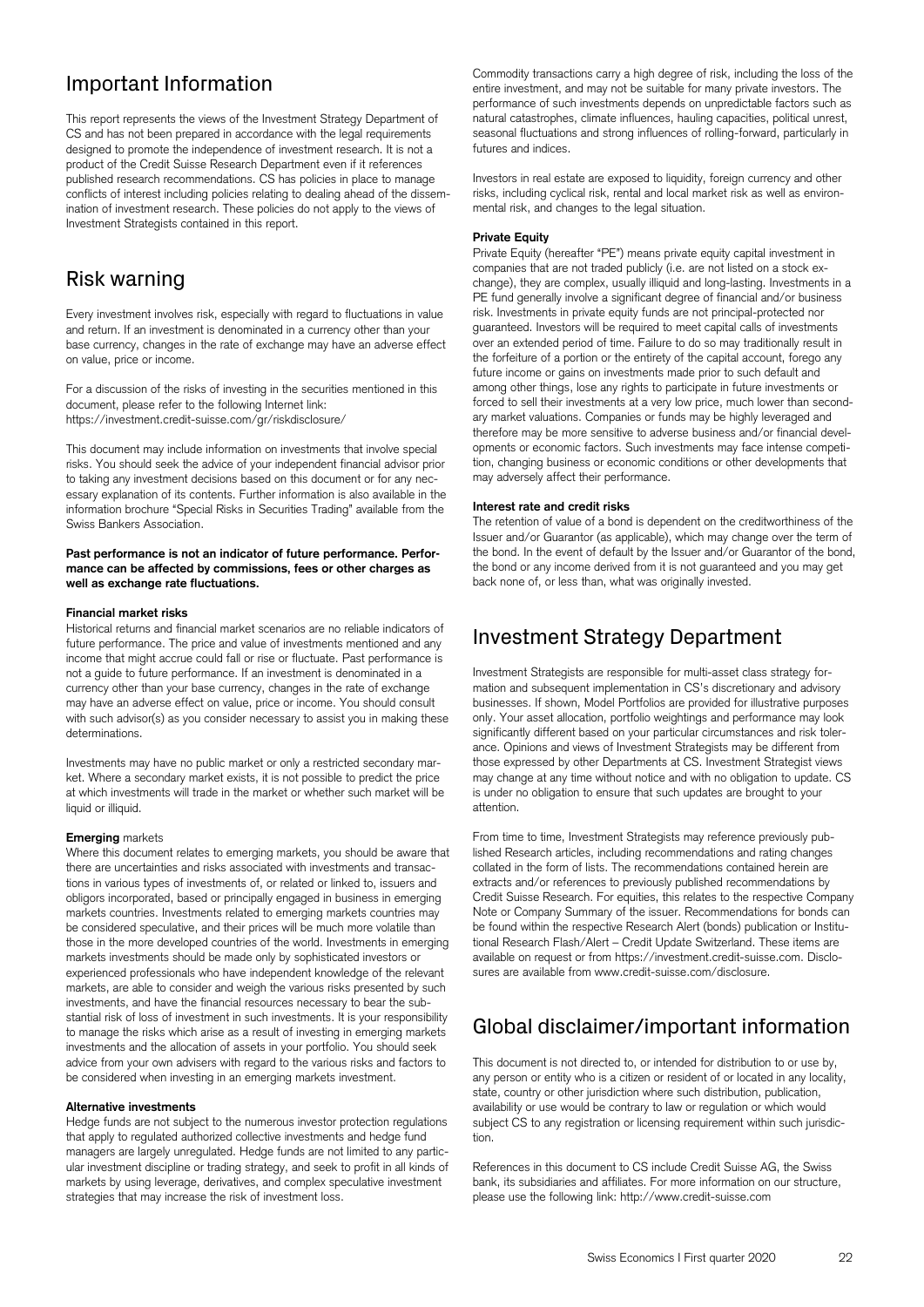provided for information and illustrative purposes and is intended for your use obligation to update. CS is under no obligation to ensure that such updates contrary, all figures are unaudited. All valuations mentioned herein are sub- material interest or effect transactions in any securities mentioned or options document will be offered by a single entity or an associate of CS or CS may other proprietary trading. **TAX:** Nothing in this document constitutes invest- presented in this document have been obtained or derived from sources website material) is provided solely for your convenience and information and materials concerning our products and services, Credit Suisse Group AG and **NO DISTRIBUTION, SOLICITATION, OR ADVICE:** This document is only. It is not a solicitation, offer or recommendation to buy or sell any security or other financial instrument. Any information including facts, opinions or quotations, may be condensed or summarized and is expressed as of the date of writing. The information contained in this document has been provided as a general market commentary only and does not constitute any form of regulated financial advice, legal, tax or other regulated service. It does not take into account the financial objectives, situation or needs of any persons, which are necessary considerations before making any investment decision. You should seek the advice of your independent financial advisor prior to taking any investment decisions based on this document or for any necessary explanation of its contents. This document is intended only to provide observations and views of CS at the date of writing, regardless of the date on which you receive or access the information. Observations and views contained in this document may be different from those expressed by other Departments at CS and may change at any time without notice and with no are brought to your attention. **FORECASTS & ESTIMATES:** Past performance should not be taken as an indication or guarantee of future performance, and no representation or warranty, express or implied, is made regarding future performance. To the extent that this document contains statements about future performance, such statements are forward looking and subject to a number of risks and uncertainties. Unless indicated to the ject to CS valuation policies and procedures. **CONFLICTS:** CS reserves the right to remedy any errors that may be present in this document. CS, its affiliates and/or their employees may have a position or holding, or other thereon, or other investments related thereto and from time to time may add to or dispose of such investments. CS may be providing, or have provided within the previous 12 months, significant advice or investment services in relation to the investments listed in this document or a related investment to any company or issuer mentioned. Some investments referred to in this be the only market maker in such investments. CS is involved in many businesses that relate to companies mentioned in this document. These businesses include specialized trading, risk arbitrage, market making, and ment, legal, accounting or tax advice. CS does not advise on the tax consequences of investments and you are advised to contact an independent tax advisor. The levels and basis of taxation are dependent on individual circumstances and are subject to change. **SOURCES:** Information and opinions which in the opinion of CS are reliable, but CS makes no representation as to their accuracy or completeness. CS accepts no liability for a loss arising from the use of this document. **WEBSITES:** This document may provide the addresses of, or contain hyperlinks to, websites. Except to the extent to which the document refers to website material of CS, CS has not reviewed the linked site and takes no responsibility for the content contained therein. Such address or hyperlink (including addresses or hyperlinks to CS's own the content of the linked site does not in any way form part of this document. Accessing such website or following such link through this document or CS's website shall be at your own risk. **DATA PRIVACY:** Your Personal Data will be processed in accordance with the Credit Suisse privacy statement accessible at your domicile through the official Credit Suisse website https://www.credit-suisse.com. In order to provide you with marketing its subsidiaries may process your basic Personal Data (i.e. contact details such as name, e-mail address) until you notify us that you no longer wish to receive them. You can opt-out from receiving these materials at any time by informing your Relationship Manager.

#### **Distributing entities**

 Except as otherwise specified herein, this report is distributed by Credit SUISSE (LUXEMBOURG) S.A. Zweigniederlassung Österreich (the "Austria branch") which is a branch of CREDIT SUISSE (LUXEMBOURG) S.A., a Suisse AG, a Swiss bank, authorized and regulated by the Swiss Financial Market Supervisory Authority. **Austria:** This report is distributed by CREDIT duly authorized credit institution in the Grand Duchy of Luxembourg with registered address 5, rue Jean Monnet, L-2180 Luxembourg. The Austria branch is subject to the prudential supervision of the Luxembourg supervisory authority, the Commission de Surveillance du Secteur Financier (CSSF), 283, route d'Arlon, L-2991 Luxembourg, Grand Duchy of Luxembourg, as well as of the Austrian supervisory authority, the Financial Market Authority (FMA), Otto-Wagner Platz 5, A-1090 Vienna, Austria. **Bahrain:** This report is distributed by Credit Suisse AG, Bahrain Branch, authorized and regulated

 are not intended for any other persons. Credit Suisse AG (DIFC Branch) is Suisse (Luxembourg) S.A., a duly authorized credit institution in the Grand Luxembourg. The France branch is subject to the prudential supervision of Autorité de Contrôle Prudentiel et de Résolution (ACPR) and of the Autorité Les Echelons, South Esplanade, St Peter Port, Guernsey. Credit Suisse AG accounts are available on request. **India:** This report is distributed by Credit by the Central Bank of Bahrain (CBB) as an Investment Business Firm Category 2. Related financial services or products are only made available to professional clients and Accredited Investors, as defined by the CBB, and are not intended for any other persons. The Central Bank of Bahrain has not reviewed, nor has it approved, this document or the marketing of any investment vehicle referred to herein in the Kingdom of Bahrain and is not responsible for the performance of any such investment vehicle. Credit Suisse AG, Bahrain Branch, a branch of Credit Suisse AG, Zurich/Switzerland, is located at Level 21-22, East Tower, Bahrain World Trade Centre, Manama, Kingdom of Bahrain. **DIFC:** This information is being distributed by Credit Suisse AG (DIFC Branch). Credit Suisse AG (DIFC Branch) is licensed and regulated by the Dubai Financial Services Authority ("DFSA"). Related financial services or products are only made available to Professional Clients or Market Counterparties, as defined by the DFSA, and located on Level 9 East, The Gate Building, DIFC, Dubai, United Arab Emirates. **France:** This report is distributed by Credit Suisse (Luxembourg) S.A. Succursale en France (the "France branch") which is a branch of Credit Duchy of Luxembourg with registered address 5, rue Jean Monnet, L-2180 the Luxembourg supervisory authority, the Commission de Surveillance du Secteur Financier (CSSF), and of the French supervisory authority, the des Marchés Financiers. **Germany:** This report is distributed by Credit Suisse (Deutschland) Aktiengesellschaft regulated by the Bundesanstalt für Finanzdienstleistungsaufsicht ("BaFin"). **Guernsey:** This report is distributed by Credit Suisse AG Guernsey Branch, a branch of Credit Suisse AG (incorporated in the Canton of Zurich), with its place of business at Helvetia Court, Guernsey Branch is wholly owned by Credit Suisse AG and is regulated by the Guernsey Financial Services Commission. Copies of the latest audited Suisse Securities (India) Private Limited (CIN no.

 report is distributed by Credit Suisse (Lebanon) Finance SAL ("CSLF"), a ty of Lebanon ("CMA"). CSLF is a subsidiary of Credit Suisse AG and part of also not assessed the suitability of the investment for any particular investor will be undertaken based on information that the investor would have provid- poses only and does not constitute a recommendation, advice or an invitation payment or compensation from any entity of the Credit Suisse Group other U67120MH1996PTC104392) regulated by the Securities and Exchange Board of India as Research Analyst (registration no. INH 000001030), as Portfolio Manager (registration no. INP000002478) and as Stock Broker (registration no. INZ000248233), having registered address at 9th Floor, Ceejay House, Dr. Annie Besant Road, Worli, Mumbai – 400 018, India, T- +91-22 6777 3777. **Italy:** This report is distributed in Italy by Credit Suisse (Italy) S.p.A., a bank incorporated and registered under Italian law subject to the supervision and control of Banca d'Italia and CONSOB. **Lebanon:** This financial institution incorporated in Lebanon and regulated by the Central Bank of Lebanon ("CBL") with a financial institution license number 42. Credit Suisse (Lebanon) Finance SAL is subject to the CBL's laws and regulations as well as the laws and decisions of the Capital Markets Authorithe Credit Suisse Group (CS). The CMA does not accept any responsibility for the content of the information included in this report, including the accuracy or completeness of such information. The liability for the content of this report lies with the issuer, its directors and other persons, such as experts, whose opinions are included in the report with their consent. The CMA has or type of investor. Investments in financial markets may involve a high degree of complexity and risk and may not be suitable to all investors. The suitability assessment performed by CSLF with respect to this investment ed to CSLF and in accordance with Credit Suisse internal policies and processes. It is understood that the English language will be used in all communication and documentation provided by CS and/or CSLF. By accepting to invest in the product, the investor confirms that he has no objection to the use of the English language. **Luxembourg:** This report is distributed by Credit Suisse (Luxembourg) S.A., a duly authorized credit institution in the Grand Duchy of Luxembourg with registered address 5, rue Jean Monnet, L-2180 Luxembourg. Credit Suisse (Luxembourg) S.A. is subject to the prudential supervision of the Luxembourg supervisory authority, the Commission de Surveillance du Secteur Financier (CSSF). **Mexico:** Banco Credit Suisse (México), S.A., Institución de Banca Múltiple, Grupo Financiero Credit Suisse (México) and C. Suisse Asesoría México, S.A. de C.V. ("Credit Suisse Mexico"). This document is elaborated for information purto execute any operation and does not replace direct communication with your relationship manager at Credit Suisse Mexico before the execution of any investment. The people who elaborated this document do not receive than the one employing them. The prospectuses, offering documentation, term sheets, investment regimes, annual reports and periodical financial